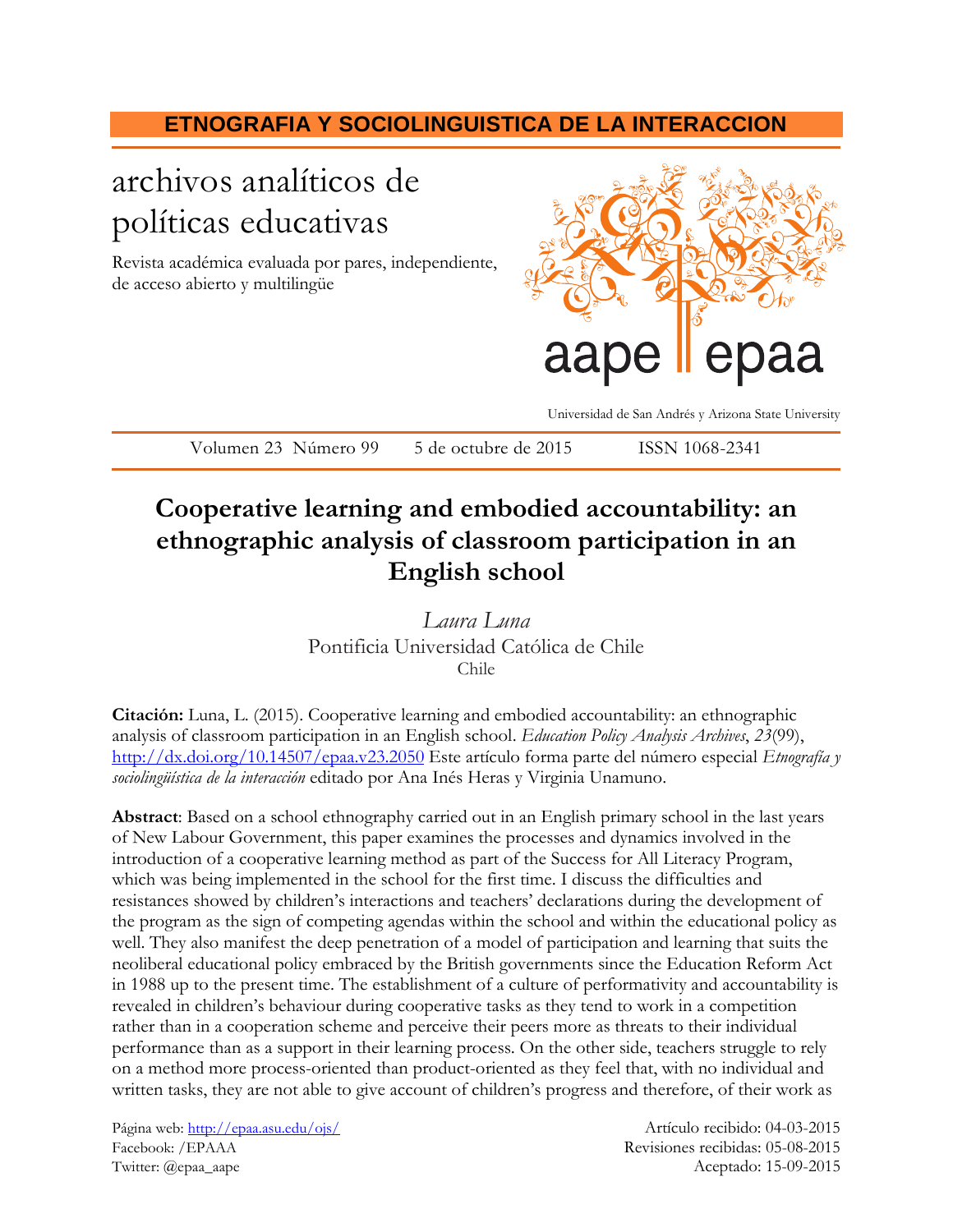teachers. The paper shows that a conception of learning (as private achievement), of person (as individual) and of classroom participation (as competition) are at play within the accountability educational system.

**Keywords:** Cooperative learning; accountability; New Labour; ethnography.

### **Aprendizaje cooperativo y accountability corporalizada: un análisis etnográfico de la participación de clase en una escuela inglesa.**

**Resumen**: Basado en una etnografía escolar realizada en una escuela primaria de Inglaterra durante los últimos años del gobierno laborista, este artículo examina los procesos y dinámicas involucrados en la introducción de un método de aprendizaje cooperativo como parte de "Success for All", programa para el fomento de la lectoescritura, que se implementaban en la escuela por primera vez. Se examinan las dificultades y resistencias que muestran las interacciones de los niños y las declaraciones de los profesores durante el desarrollo del programa como señales de agendas opuestas dentro de la escuela y dentro de la política educativa. Esas dificultades son también la manifestación de la profunda penetración de un modelo de participación y aprendizaje que se adecua a la política educativa neoliberal adoptada por los gobiernos británicos desde la Ley de Reforma Educativa de 1988 hasta la actualidad. La instalación de la cultura de la performatividad y de la rendición de cuentas se revela en el comportamiento de los niños durante las actividades cooperativas, porque ellos y ellas tienden a adoptar un esquema de trabajo más competitivo que colaborativo y perciben sus pares más como amenazas para su desempeño individual que como soporte en su proceso de aprendizaje. Por otra parte, los profesores tienen dificultad para confiar en un método orientado más hacia el proceso que hacia el producto porque sienten que, sin contar con tareas individuales y escritas, no pueden dar cuenta de los avances de los niños, y de su trabajo como profesores. El artículo muestra que una concepción de aprendizaje (como logro privado), de persona (como individuo) y de participación en la sala de clase (como una competencia) están en juego en el sistema educacional del *accountability*.

**Palabras clave:** Aprendizaje cooperativo; *accountability*; Gobierno laborista; etnografía.

## **Aprendizagem cooperativa e accountability corporalizada: uma análise etnográfica da participação nas aulas em uma escola inglesa**

**Resumo**: Baseado em uma etnografia escolar realizada em uma escola primaria da Inglaterra durante os últimos anos do governo laborista, este artigo examina os processos e dinâmicas involucrados na introdução de um método de aprendizagem cooperativa como parte de "Success for All", programa para o fomento da alfabetização, que se implementavam na escola pela primeira vez. Se examinam as dificuldades e resistências que mostram as interações das crianças e as declarações dos professores durante o desenvolvimento do programa como sinais de agendas opostas dentro da escola e dentro da política educativa. Essas dificuldades também são a manifestação da profunda penetração de um modelo de participação e aprendizagem que se adéqua a política educativa neoliberal adotada pelos governos britânicos desde a Lei de Reforma Educativa de 1988 até a atualidade. A instalação da cultura de performatividade e da rendição de contas se revela no comportamento das crianças durante as atividades cooperativas, porque eles e elas tendem a adotar um esquema de trabalho mais competitivo que colaborativo e percebem seus pares mais como ameaças para seu desempenho individual que como suporte em seu processo de aprendizagem. Por outra parte, os professores têm dificuldade para confiar em um método orientado mais ao processo que ao produto porque sentem que, sem contar com tarefas individuais e escritas, não podem dar conta dos avances das crianças, e de seu trabalho como professores. O artigo mostra que uma concepção de aprendizagem (como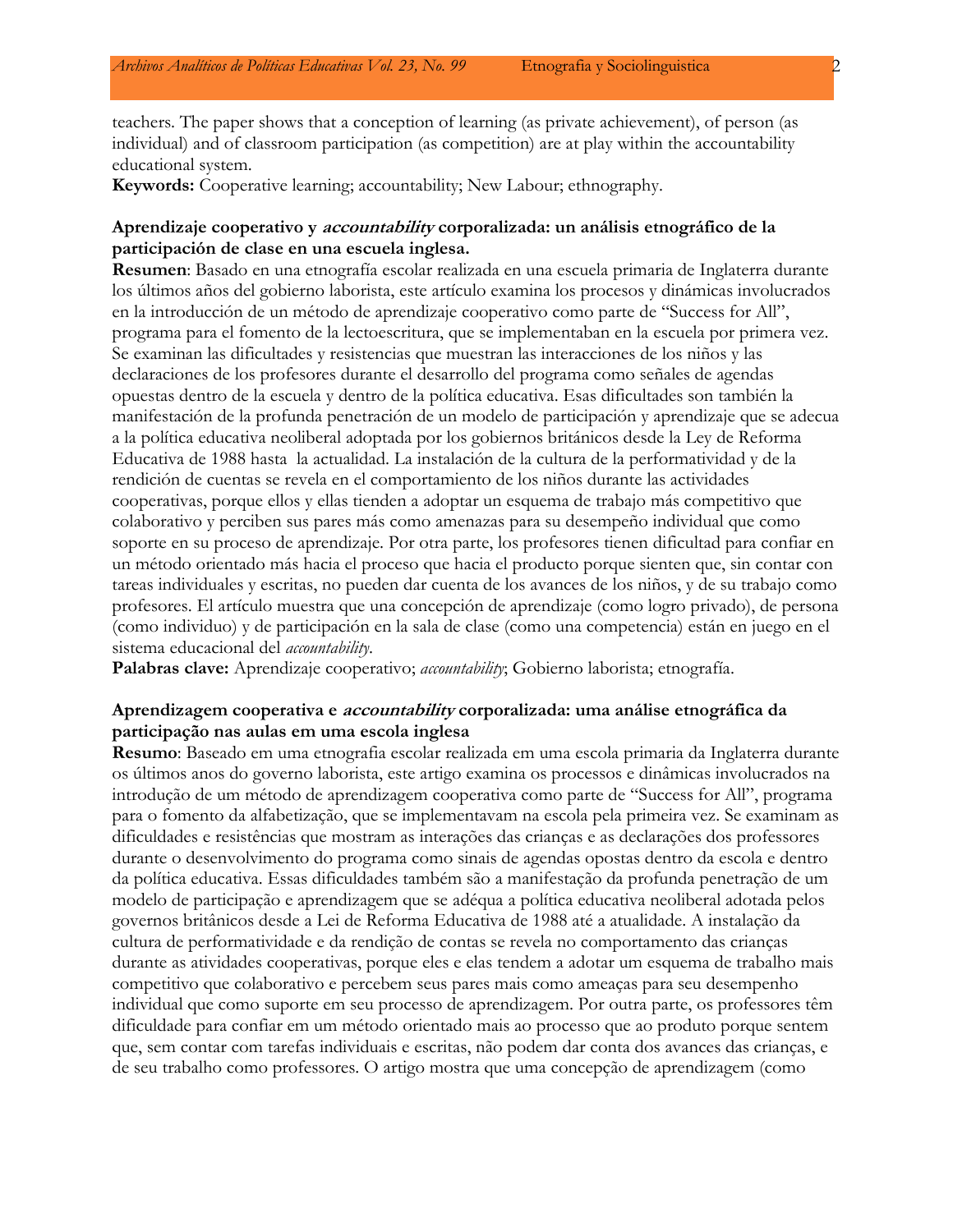logro privado), de pessoa (com indivíduo) e na participação na sala de aula (como uma competência) estão em jogo no sistema educacional *accountability*.

**Palavras-chave:** Aprendizagem cooperativa; *accountability;* governo laborista; etnografia.

## **Introduction**

Accountability has been a major object of analysis in the educational literature of the last two decades. The mechanisms and effects of the post-welfare formula in education, which combines neoliberal market regulations and technologized mechanisms of State control and pressure, have been widely studied (e.g. Ball, 1998; Gewirtz 2002; Gleeson and Husbands 200; O'Day, 2002). <sup>1</sup> The notion of *post welfare* alludes at the withdrawal of the State as the main provider of the basic services to citizens —a picture which had characterized European and US economies in the post-war (Morgen & Maskovsky, 2003; O´Connor, 2000; Tomlinson 2005). Privatization and deregulation by the State take place in order to enhance opportunities based on meritocracy and to promote economic growth at the expenses of public properties and State assistance. However, there is consensus on the fact that the State has not renounced to play a crucial role in the services delivered; in fact it has become the main manager, contractor, and evaluator of market actors. The predominance of its role in this new scenario has been conceptualized by Bobbit as the "market state" replacing the XIX century "nation state" (Bobbit, 2002).

Education is the main field in which this new role of the State has come into play because it is considered the crucial ground where opportunities for individual competiveness and merit might develop. Therefore, the State, while apparently leaving autonomy to schools ―in line with the free choice ideology of the market― strongly intervenes in the way education is delivered by means of a complex set of regulations (Falabella, 2014), which consists of standards of achievement, centralized mechanisms of assessment and supervision, and the dependence of state subsidization on the evaluation of school effectiveness. Accountability, as the quality of being "held to account" (Ranson, 2003, p.460), always entails a performance to be evaluated against given standards (Eliott 2001, cit. in Ranson, 2003). As Ranson (2003) explains, its inherent logic requires that it is no longer a specific event in the activity of the subject whom at some point is demanded responsibility for something. It rather becomes a *habitus*, a regime that orientates choices, actions and practices; in other words, it creates a culture. Falabella (2014) illustrates, from a critical sociology framework, the effects of the "performing school" as they have been discussed in the accountability literature. The damages of the accountability policies, she suggests, can be evidenced in three dimensions: pedagogical innovations which are dismissed in favour of traditional practices and "teaching to the test methods"; selective practices between and inside schools which undermine social equality; organizational school life and teachers' professional experiences where stress and dilemmas predominate. This analysis leads her to conclude that the performing school has implied a "profound ethical transformation of the way schooling is understood and experienced" (Falabella, 2004, p.15).

In this paper I am interested in contributing to the comprehension of the deep penetration of the "accountability culture" in education by analyzing the experiences of teachers and children of a British school coping with a pedagogical innovation such as cooperative learning. In the context of a school ethnography carried out during the last period of the Labour Government, I was able to study the early process of implementation of the Success for All (SFA) Literacy program focusing on cooperative learning, its main pedagogical component. Accountability culture, with its emphasis on

 $\overline{a}$ 

<sup>1</sup>For an exhaustive review of the literature see Falabella (2014).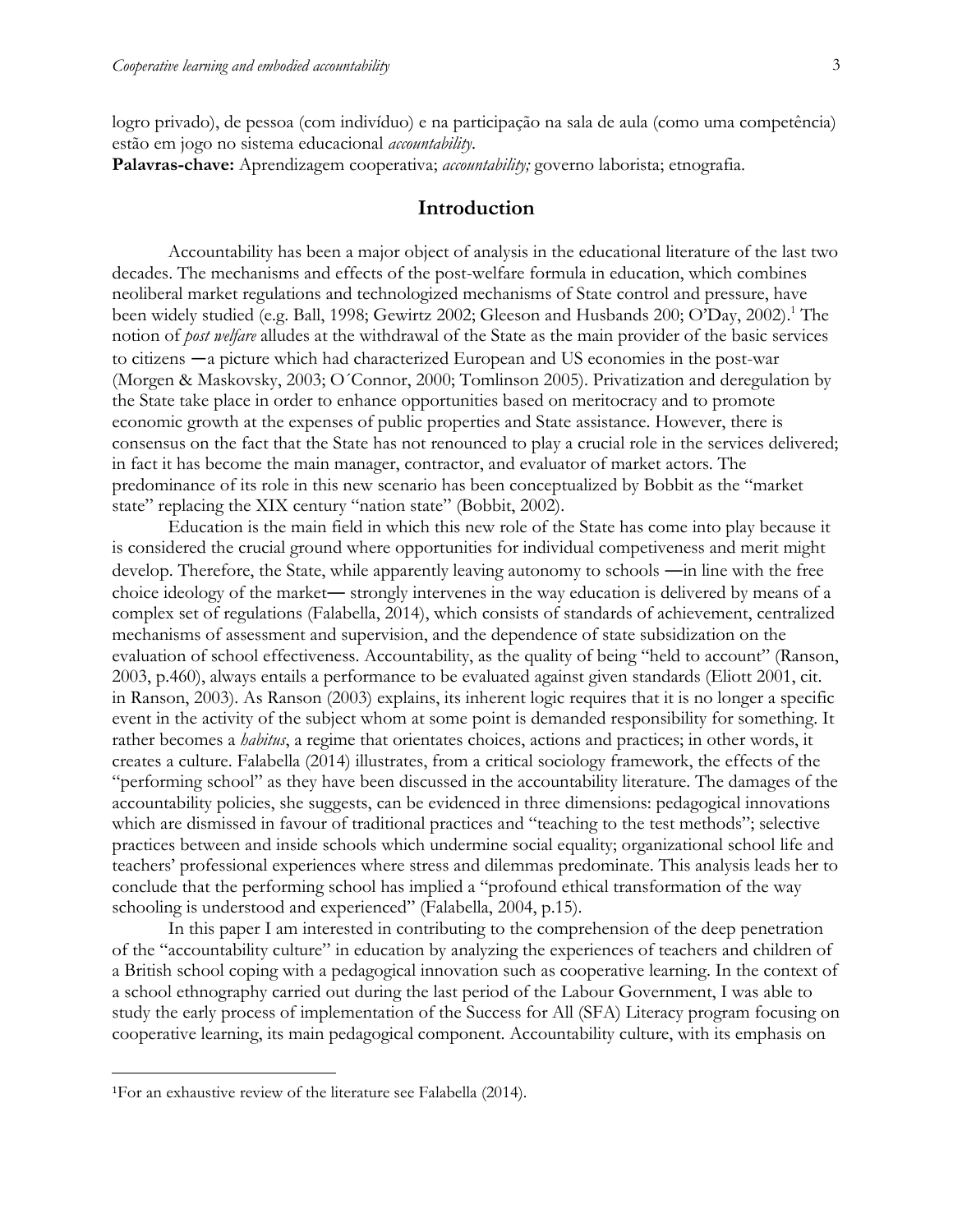individual performance and competition, emerges in teachers' dilemmas and struggles with the application of a program imposed by the school management but also, and particularly, it comes into sight through children's classroom participation. Their resistance to take on a new form of learning is expressed by their tense and awkward (when not explicitly confrontational) interactions during peer work.

The effects of neoliberal and performativity educational policies on school members' subjectivities have been brilliantly discussed by Ball (2003) and recently by Niesche (2015) and Stahl (2015). Other works show the impact of market policies on school and classroom practices analyzed at a micro level: e.g. Youdell's (2004); Bialostok & Kamberelis (2010); Bradbury (2013). The focus of this paper is, instead, on the children as the main receptors of the neoliberal educational system and reproducers of the "performativity culture" which moulds their classroom learning. By understanding learning as an intrinsically social phenomenon and, particularly, as a form of participation where the content of what is learned and the process of learning are embedded into each other (Lave & Wenger, 1991), I look at the social interactions that take place around academic activities as the manifestation of a particular idea of learning and of the person that has been promoted by schooling, specially under educational market policies, and that children have embodied.

#### **The policies of accountability in British education**

British education is a striking example of the global tendency to subordinate educational policies to the principles of neoliberal economy. As Ball (1999) states, it reflects a "paradigm convergence" (p. 198) between countries, based on the market idea that educational provision can be improved by fostering consumers' choice and competition which turns into a commodification of education and an impoverishment of school learning. The Education Reform Act of 1988 launched by the Thatcher government was inspired by this neoliberal ideology. It generated a major turn in British education which persevered, even with several changes, throughout the following years of the Labour government. A National Curriculum was established, which "brings with it the possibility for national testing and hence provides a basis for the comparison of individual school performance" (West & Mujis, 2009). Following the 1988 Education Reform Act and the 1992 White Paper, British education was deeply marked by the following features: centralized control of both school funding based on measured performance and teaching strategies was applied; the publication of exam results by school through the League Tables; regular school inspections conducted by the newly created OFSTED (Office for Standards in Education) and the imposition of targets to schools, teachers, and students after assessed performances, making the British experience an emblematic "high-stakes accountability system" (Mujis & Chapman, 2009).

This trend was kept unvaried with the political shift in 1997. The New Labour Government built on the conservative educational agenda but added to it a new one, by endorsing the international movement towards inclusive education (Ainscow, Booth, & Dyson, 2006; Dyson, 2005). The Old Labour preoccupation for social justice and equality of opportunities seemed to have come back with a new attention paid to the social and educational exclusion of children due to socio-economic disadvantage, ethnic or racial issues, and "special educational needs" (Tomlinson, 2005). Investment on education was incremented and special attention to schools in vulnerable areas was given. School inclusiveness was introduced as a new criteria for school inspections by OFSTED and the harsh critics to the unfairness of the publication of school performances through the League Tables were taken on with the introduction of a "value added model": an attempt to establish a fairer picture of school performance by comparing similar schools in terms of their intake of pupils (Mujis & Chapman, 2009).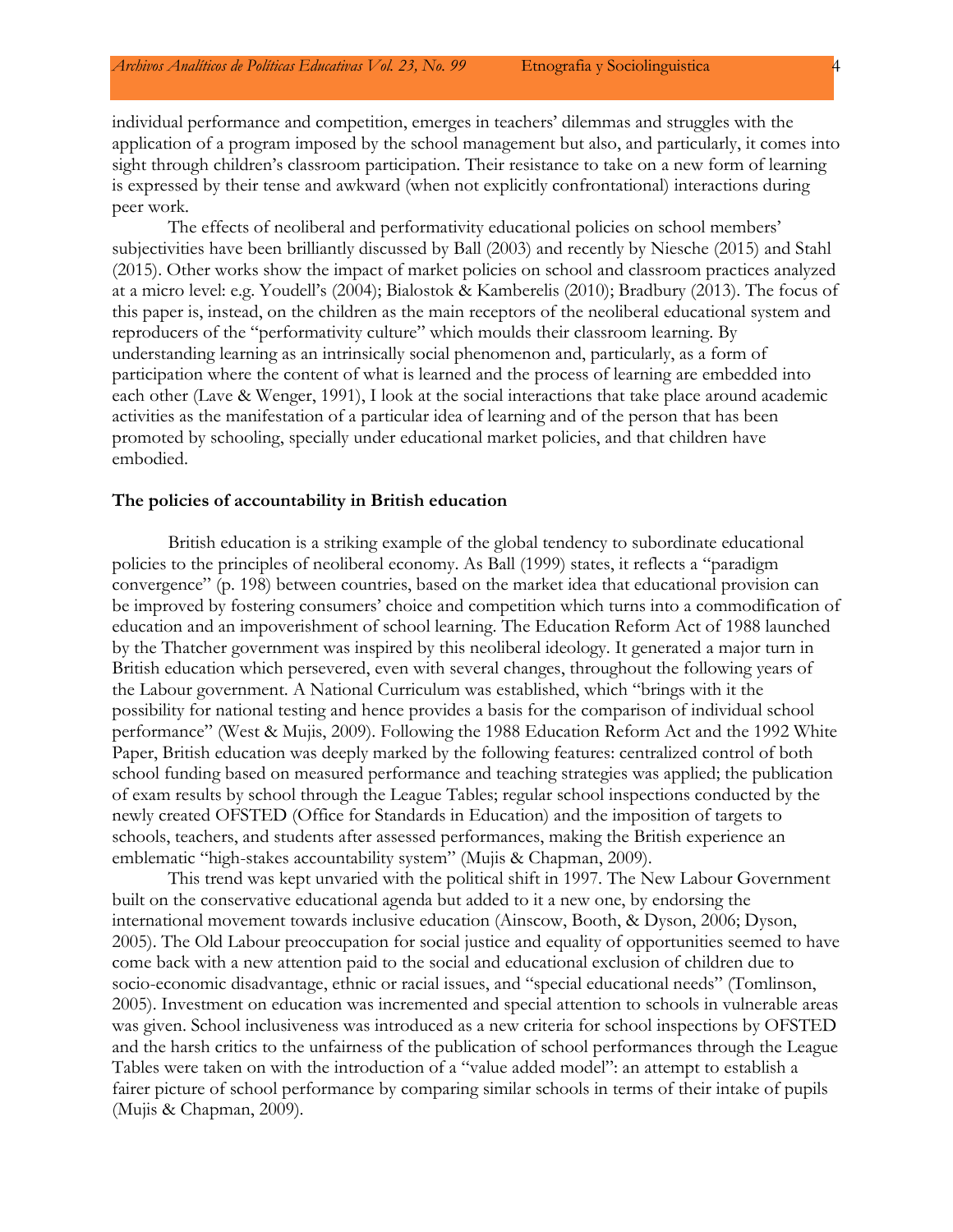However, there is consensus among analysts that continuity more than change predominates in the educational policy carried under the New Labour government and that the standard agenda was boosted rather than softened with a detrimental effect on educational equity (Ball, 1999; Power & Whitty, 1999; Tomlinson, 2003; West & Pennell, 2002). Furthermore, the current crisis within job market that has restricted possibilities for social mobility due to "social congestion" or "labour market crowding (Brown 2013) may have contributed to the exacerbation of a model that holds the standardized measurement of individual performances as its core. According to Brown (2013), the increased race for achieving an advantaged position in order to obtain a middle-class employment has pushed even further towards the aim of using "the education system to 'stand out from the crowd'. This fact has accentuated competitiveness within the system, as well as the instalment of a "performocracy ideology" which, in Brown's view, particularly suits the current UK conservative government and its emphasis on market competition. Since its appointment in 2010, David Cameron's government has continued the standard agenda keeping, on the one side, the regulatory role of the State in education through OFSTED inspections (Baxter, 2014) but also promoting schools autonomy by encouraging the formation of academies (independent from Local Educational Authorities) and free schools, to be supplied by parents, teachers or private companies, with even less restrictions than academies (Goodwin, 2011).

In terms of educational practices, "performocracy" and the culture of performativity, pose the need both for permanent and standardized testing and for the organization and control of differences between learners through their grouping into ability levels. Hart, Dixon, Drummond, and McIntyre (2004), have profusely discussed how the idea of ability is embedded in British education and how rooted is the conviction about the need for comparing, categorizing and differentiating children according to their perceived abilities. The Education Reform Act of 1988 promotes the view that adequate teaching can be delivered only if a clear understanding of children's abilities is achieved, which makes of assessment measuring a crucial practice. Youdell (2004) shows how this strategy is enacted in British schools through what she calls "education triage":

(…) the 'safe', perceived by the school to be already on track to attain benchmark grades; the 'dead' or 'hopeless cases', perceived by the school to be incapable of attaining these benchmarks; and those 'suitable for treatment', perceived by the school to be likely to attain benchmarks if provided with additional resources (Youdell 2004, p. 410-411).

Ability grouping and target setting as key strategies for improving performances in national tests stayed as permanent features of educational practices even when, at the end of the second period of Blair's government, some measures to relax centralized control of teaching methods and contents were taken. With the Primary National Strategy launched in 2003, schools were encouraged to look for autonomous and innovative ways to meet standards (Webb, 2009). Furthermore, in 2004, the promotion from the Department of Education and Skills of "personalized learning", as an education tailored to the learner's needs, abilities, and motivations, was based on the idea of "differentiation" of children and teaching strategies according to students' abilities. While strong criticism has been raised by educational theorists against "ability labelling" (Hart et al., 2004; Ainscow, Dyson, & Weiner, 2013) because of its non inclusive effects on children, the idea of personalized learning together with the notion of *learning styles* has known a wide spread in UK in the last years. Personalization, Robertson (2005) argues, boosts individual competiveness and, at the same time, it is promoted as the way for innovating school pedagogy in order to respond to the needs of the current knowledge economy. Indeed, some authors have argued that promotion of personalized learning has made school teachers more concerned for creating suitable learning environments for their children (West & Mujis, 2009).

The invitation that during New Labour is made to innovate and take on personalized learning turned, for schools and teachers, into a double pressure: towards performance and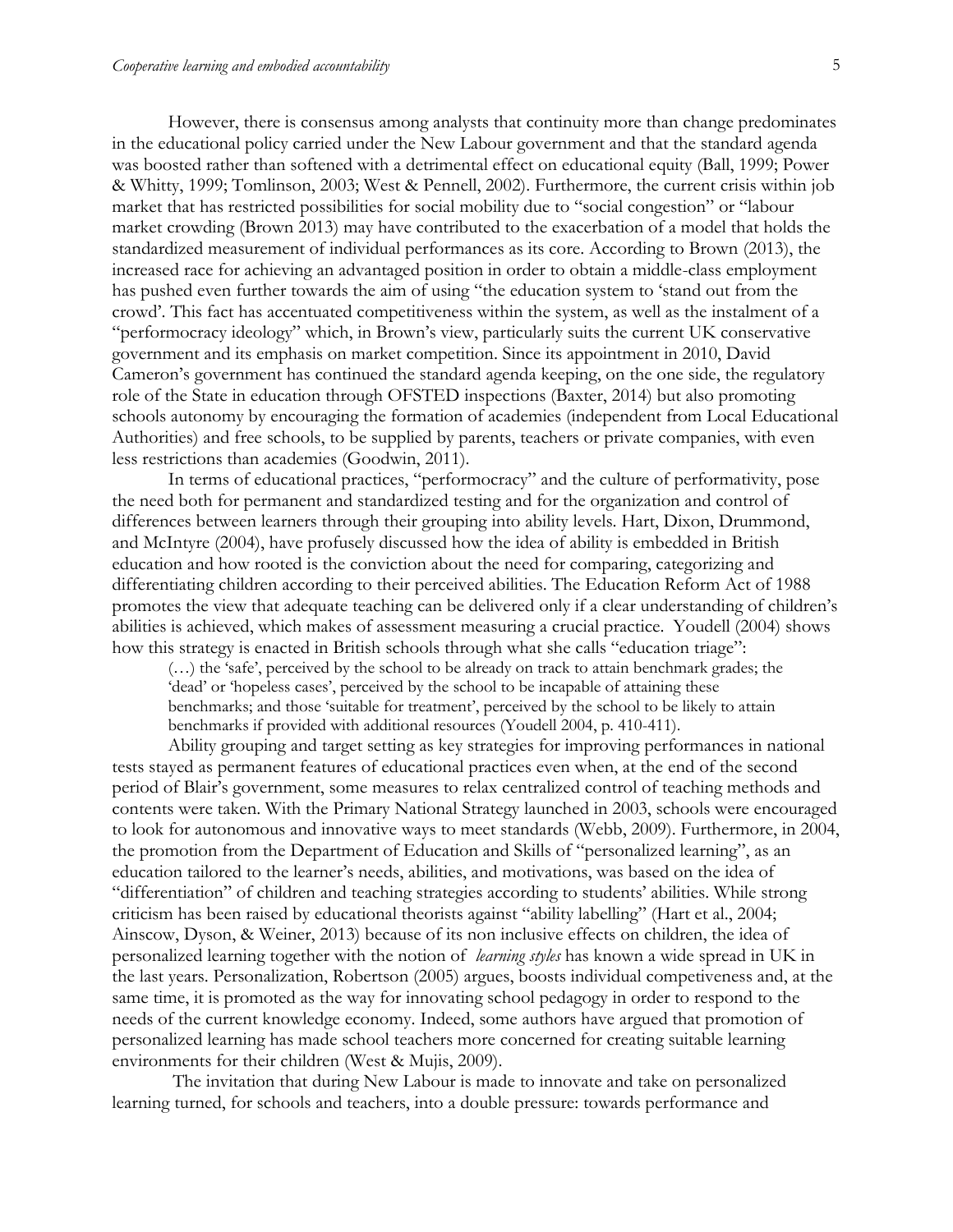standards on the one hand, and towards a focus on pedagogy and process on the other (Webb, 2009). However, despite the tension between these two opposite aims, there seems to be also enough room for an encounter, especially since pedagogical innovations as personalized learning rely on the idea of different individual abilities which need to be captured through standard testing. It is in this context that the Success for All Literacy Program was implemented by Saint Elizabeth's Primary School as an innovative teaching and learning strategy to raise students' literacy levels. Success for All combines different features of the accountability schema ―a ´soft´ view of ability, as something that is not fixed and can be improved (Hart et al., 2004); the enhancement of individual performance; ability grouping― with pedagogical innovation like cooperative learning methods.

In this paper I argue that children's difficulties in making sense and taking on cooperation give account of an embodied individualism which is embedded in the school culture, particularly as the effect of decades of neoliberal policies in UK education. However, individualism in education is not a prerogative of the instalment of the market model in education. According to Robinsons (2011), formal schooling has taken on and reinforced the notion of human being as a rational and free agent spread from the Enlightenment (Robinson 2011). The concept of *individual* condenses the features of consciousness, self-determination, and rationality: attributes of the moral person that emerges as the outcome of Western historical and philosophical tradition (Mauss, 1985). Embracing this view of the person, while also having social, cultural and economic aims, education has been particularly concerned with developing individual's abilities and attitudes. Hargreaves (1980) that the "cult for individualism" in education has taken, especially in Britain, three main forms: developmental individualism which, associated with a child-centred pedagogy, has focused on the development of intellectual abilities and individual morality; meritocratic individualism, based on the idea that individual merit can and must be encouraged by providing equal opportunities; and moral and ethical individualism.

The rise of middle class after the industrial revolution has also contributed to consolidate the enhancement of individual abilities as the main aim in education. ´Abilities´ mean performance of required knowledge in those subjects which are particularly necessary to get into the labour market (Robinson, 2011) and which are taken to be the sign of innate intelligence. Rationality and ´cleverness´ are deemed to be core values of middle class families and became central in the model of the person that schools try to reproduce (Evans 2006; Jung, 2007). Since cognitive abilities associated with the mastering of academic subjects has been seen as the maximum expression of individual rationality and intelligence, schooling has put an out proportioned emphasis on its development at the expenses of other important dimensions of the person (Robinson 2011). As a logical consequence, testing of individual abilities has become one of the most characteristic schooling practices. Accountability policies in education, in the context of increased competition within the labour market —as discussed above— have exacerbated the practice of measuring individual performance. At the same time, they have expanded the idea that academic learning is necessarily an individual and private matter.

#### **The ethnographic context and the Success for All Literacy Program**

 $\overline{a}$ 

Saint Elizabeth's Primary School is a Church of England school located in a deprived area of a northern town in England with a varied multiethnic population.<sup>2</sup> At the time when I did my fieldwork (from September 2006 until July 2007), 233 children were registered from Foundation

<sup>&</sup>lt;sup>2</sup> For ethical reasons the name of the school is a fake one and the name of the city where it is located has been omitted.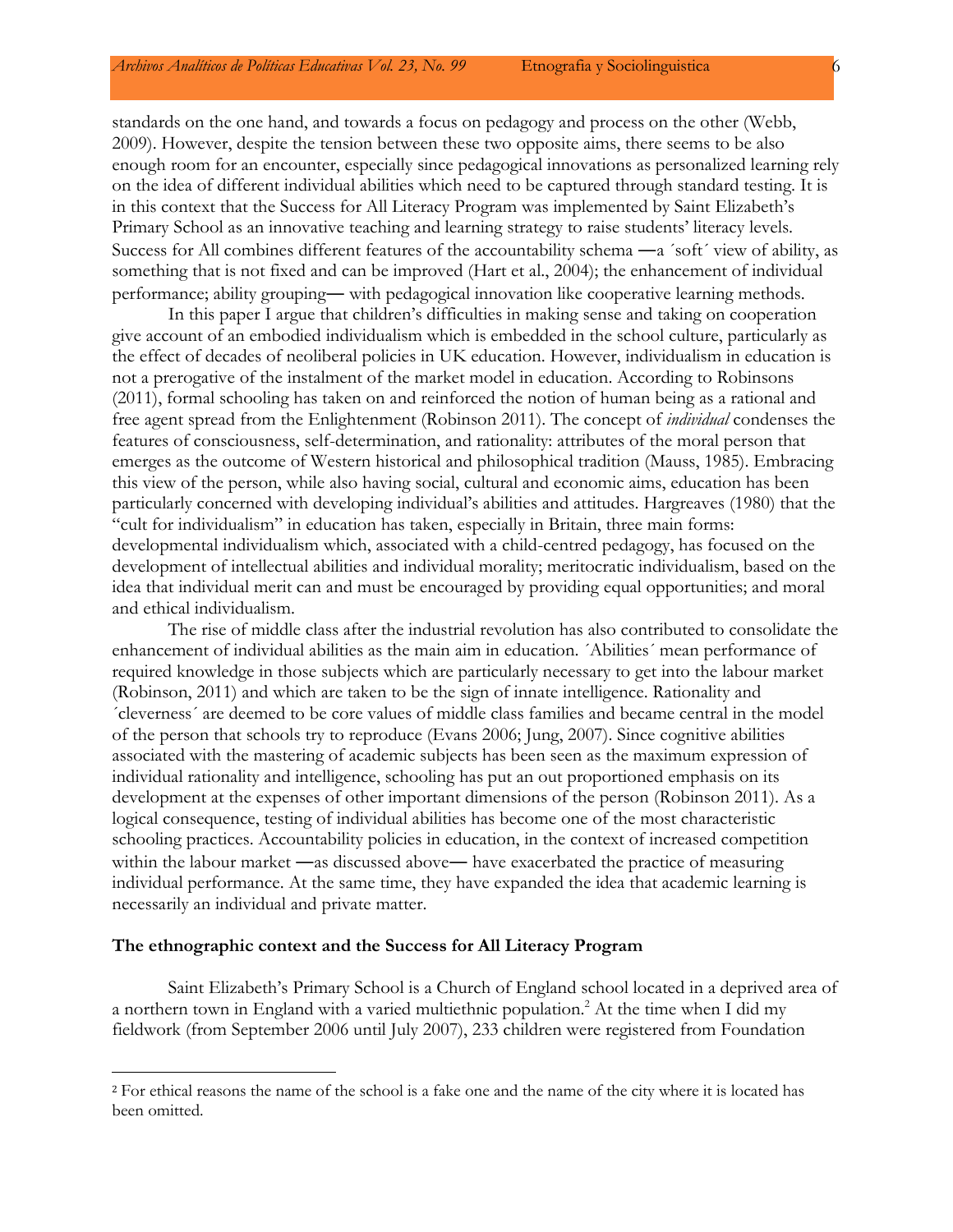Stage to Year 6. Students' main 'ethnic' groups as classified by the school were Somali (47.6%), African-Caribbean (19.7%), (non-Somali) African (9.4%), White British (9%). However, 10 different nationalities were present. Over half of the children were considered 'EAL', meaning that they did not have English as their first or home language and overall 14 different languages were spoken. 30% of children used to spend only a few years in the school reflecting the high mobility into and out of the area. This fact represented a major challenge for the school in terms of raising attainment which was below the national average because children entered the school with low levels of attainment for their age. The proportion of children entitled to free school meals was four times the national average and the percentage of children with learning difficulties and/or disabilities was twice the national average.

The school had an interesting history because it was put in "Special Measures" after OFSTED Inspection in 2000 evaluated it as "Inadequate".<sup>3</sup> With a strong leadership as well as a very committed staff, it managed to be classified as "Good" in 2006 and then as "Outstanding" in 2009. The school was known for its multicultural and inclusive approach, meaning that they were considered particularly welcoming to children's diversity of culture, language, and abilities, and for making students with challenging behaviours and backgrounds progress noticeably. This led me to choose Saint Elizabeth's school to study how multiculturalism and "diversity" are tackled and constructed in British schools (Author, 2010). However, despite children's good progress, students' attainment levels were still below national standards, which motivated the Headteacher to invest a remarkable amount of the school budget in the purchase of the SFA Literacy Program, hoping to raise attainment in such a key area as language.

Specially designed for children at risks and whose first language is not English, Success for All (SFA) was developed by a group of researchers at the John Hopkins University led by Robert Slavin on the assumption that success in reading at an early stage increases children's self-esteem, enhances motivation for learning and improves academic achievement in different areas (Slavin, Madden, Dolan and Wasik, 1996). A rich set of books and materials are meant to engage children in reading and commenting on stories from the time they are in Reception and Year 1 where the 'Root program' focusing on phonics is applied. In the Wings program (which covers Year 2 to Year 6) a variety of cooperative learning activities are carried out around fiction and non-fiction texts involving prediction, summarizing, vocabulary building, decoding practice, and story related-writing (Slavin and Madden 2001). During the delivery of SFA, children are grouped according to their reading abilities and not by age as they usually would be at school. Therefore, during SFA classes of 90 minutes (which is the duration of a daily SFA lesson), the age range can be highly heterogeneous. After 8 weeks students' reading level is assessed and accordingly children are regrouped and moved into a different level.

SFA cooperative learning, based mainly on Slavin's approach, is incorporated in the curriculum and structured in specific tasks that are predefined in the instruction packages. It consists of both team work and pair work. The "reading partner" and the "talk partner" have particularly important scaffolding functions. Social skills for cooperative learning are developed through the Getting along together program that has to be worked through during SFA literacy lessons but also integrated into the general curriculum. Children, during the execution of cooperative tasks are given scores on the basis of 5 criteria: "Practice active listening"; "Explain your ideas and tell why"; "Everyone participates"; "Help and encourage others"; "Complete task". Individual children, pairs and teams are given scores for their performance in one of these components, which are written

 $\overline{a}$ 

<sup>3</sup> Ofsted evaluates schools according to 4 grades: Grade 1 "Outstanding", Grade 2 "Good", Grade 3 "Satisfactory", Grade 4 "Inadequate".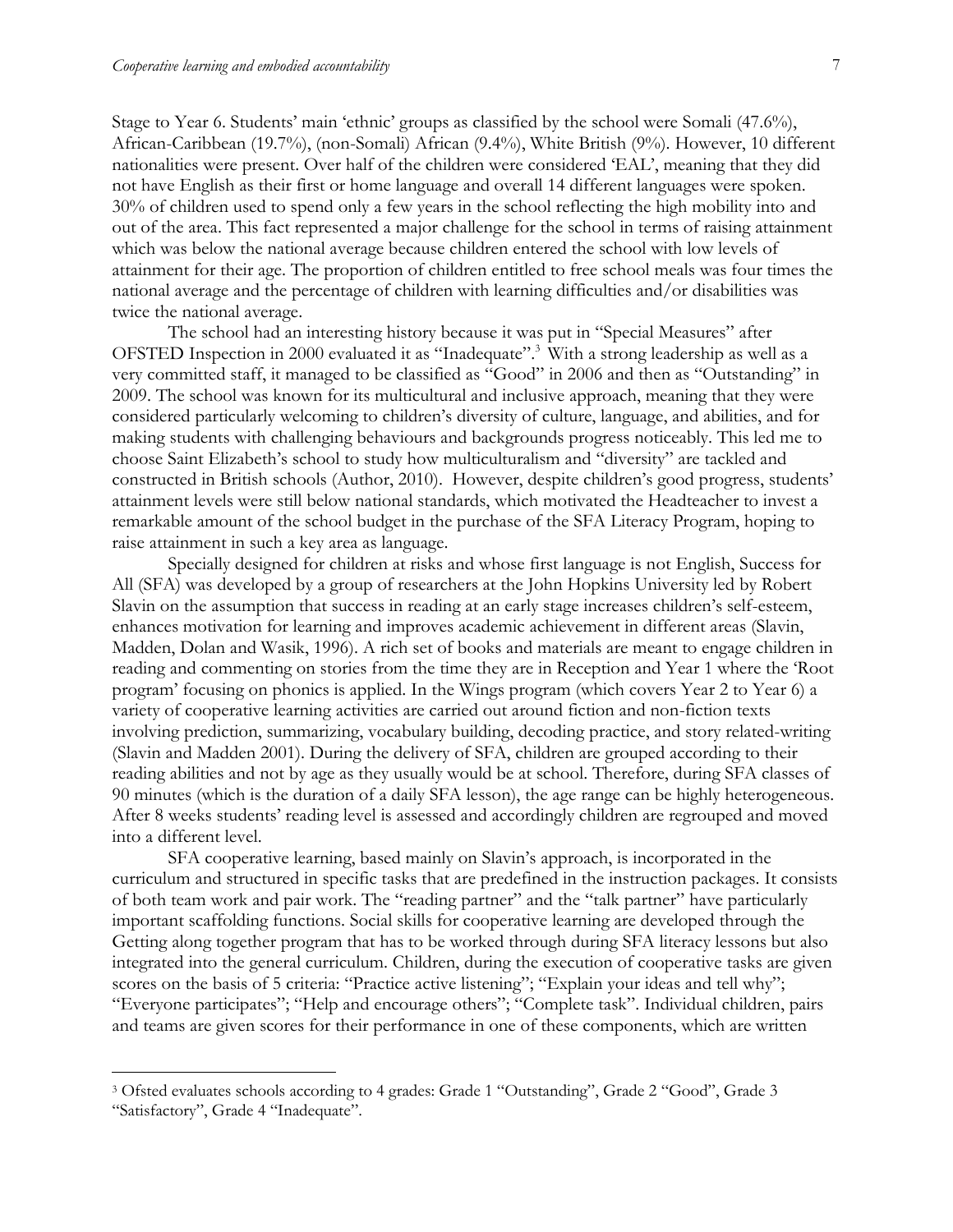down on a scoring sheet. At the end of the week every team counts the total of individual scores and the sum of the scores obtained as a group in order to compete for the team award.

Grounded on motivational theory from social psychology, Slavin's approach to cooperative learning distinguishes itself from other perspectives that support this method because of its emphasis on group rewards and individual accountability. Different from cognitive and developmental perspectives, the motivational theory does not hold the idea that interaction among students per se will enhance learning (Slavin, 1987), but it needs to take place under certain conditions and, particularly, when group goals are defined and when individual children are motivated to help their peers to learn. Group reward is achieved only through the sum of the individual scores of children, which are assessed separately. Johnson and Johnson (1994) also stress the importance of group goal and group rewards; nevertheless, children are given individual scores as a bonus, only after the group as such has achieved certain goals. Therefore, although in both perspectives there is interdependence between group goal or success and individual achievement, the relationship between the two varies. In Johnson and Johnson's method the success of the group appears to be in the foreground, while from Slavin's point of view individual achievement is the first goal and the crucial stage that leads to the group success. According to the former perspective, positive interdependence, if properly transmitted to children (by using also a reward system) should act as an "intrinsic motivation" to work together and achieve a common goal (Johnson & Johnson 1994: 40); whereas, for the latter, students will help each other to learn "at least in part because it is in their own interests to do so" (Slavin 1996: 46).

In the United States, where it was first implemented in 1987, Success for All has proven to be particularly effective in improving achievements in reading and in diminishing retention at grade and special education placements, among other outcomes (Borman & Hewes, 2002; Slavin & Madden, 2001; Slavin, Madden, Dolan, & Wasik, 1996). In the United Kingdom it started being applied in 1997 in a few schools in Nottingham where the University of Nottingham carried out a study on the effects of the program on reading achievements. By 2005 a total of 39 schools in London, Nottingham, Hull, Essex and Leeds had adopted SFA showing positive results, especially in comparison to those obtained through the National Literacy Strategy (Jolliffe, 2006; "Success for All. Foundation UK," n.d.). At present, more than 100 schools have successfully implemented the Program which has proved to be effective (Tracey, Chambers, Slavin, Hanley, & Cheung, 2014).

Despite the fact that individual interest is a key feature in the design of SFA cooperative practices my ethnography shows that children struggle to implement cooperative learning strategies and that their difficulty is associated not only with "lack of practice", but also with their apparent lack of motivation in helping partners which is considered by them at best, a waste of time and at worst, a threat to their individual performance. Similarly, teachers are confronted with new dilemmas and tensions introducing cooperation in their teaching practice.

Without denying that there are several interwoven "contextual features" (Jacob, 1997) and different cultural or contingent factors (Sharan, 2010), that may explain the working or non-working of cooperative learning, in this paper I am interested in showing the very political nature of teachers and children's difficulties by reading teachers' conception of learning and achievements as well as children's interactions as expressions of neoliberal policies in education. The implementation of cooperative learning within the Success for All Program makes explicit and tangible what my school ethnography shows, (Luna, 2010): that the stress on individual achievement ―which can be measured only through individual assessment― and the praise and reward method ―meant to enhance individual merit by distinguishing it from the rest of the group― make of the enhancement of individuality and competition a central aspect of the hidden curriculum of the British school system (Ball, 1994).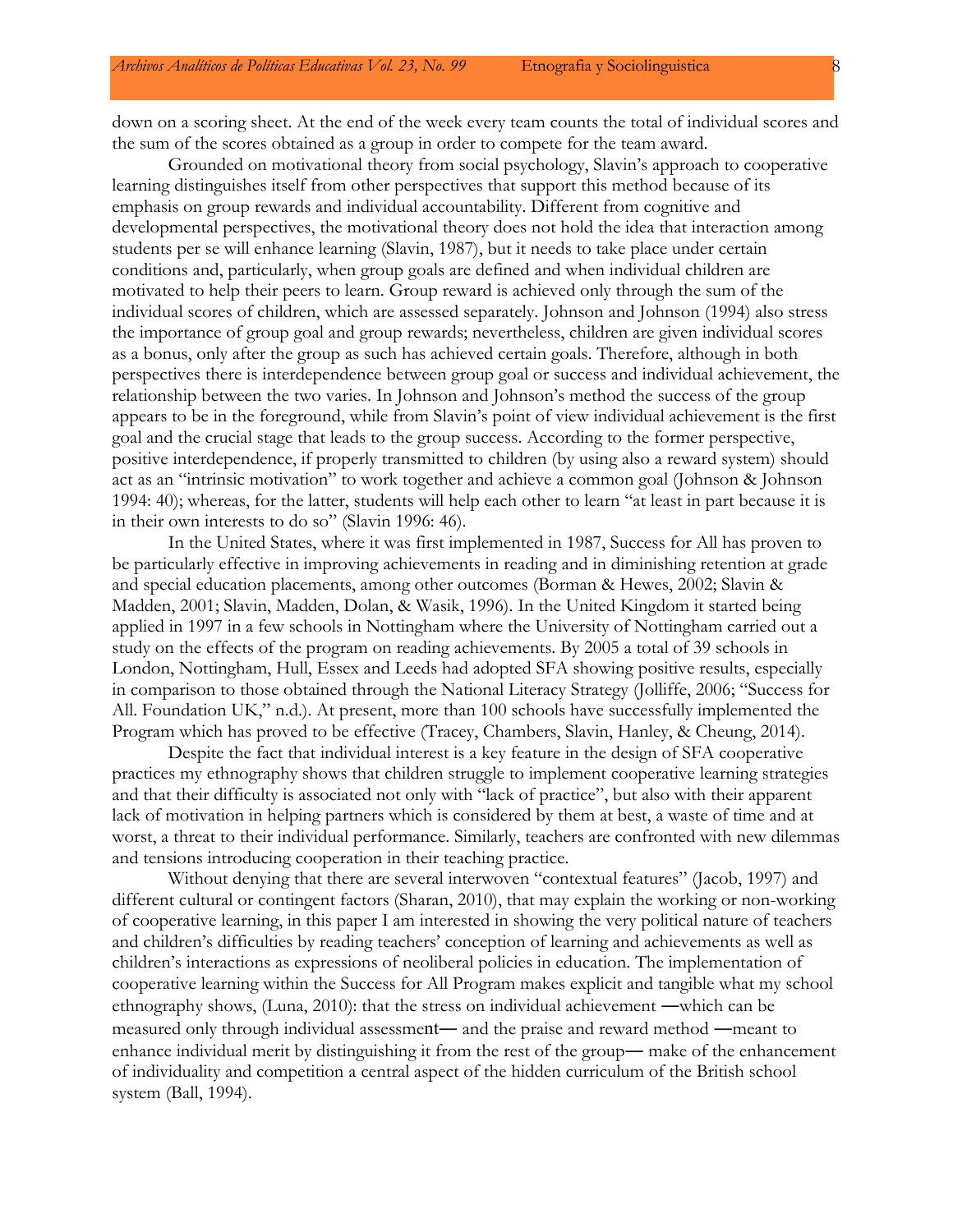### **An ethnographic approach to the study of classroom interactions**

In line with the work carried out by the ethnography of communication or microethnography (Cazden & Hymes, 1972; Erickson, 1996; McDermott, 1977; Mehan, 1979), I approach the situational character of learning which takes place through practical activities and *participation structures*. Particularly, I focus on children's verbal and nonverbal interactions while carrying out academic tasks. However, my interest is not in examining the interactional sequence or turn-taking, for example, in order to understand *how* social meaning is constructed by the contextual use of language or discourse (Hicks 1996). I rather seek to bring to light *what* specific forms of classroom interaction tell about social or cultural ways of life. In particular, I analyze children's engagement in academic-cooperative activities as the expression of a tension between different social normativities and of the conflict between opposite models of person or "ways of beings" (Herrenkohl & Mertl, 2010) which concern classroom life but goes far beyond it. The notion of "ways of being", as Herrenkohl and Mertl (2010) put forward, include interests, motivations, emotional commitments, and personal and social judgments about what is worth learning. They are built up in the negotiation between individuals and the social world together with "ways of knowing and doing".

My analysis relies on the ethnography that I carried out throughout a whole academic year (from September 2006 until July 2007) in Saint Elizabeth's Primary School, allowing me to situate and interpret children's interactions within a broader study of the school social practices and preoccupations. My participant observation took place in every school or school-related situation I was allowed access to: classroom lessons, playground, lunch time, staff meetings, staff training sessions, staff room, parent evenings, school trips, school events, among others. My classroom observations were restricted to the year groups I chose to focus on: Year 4, Year 5 and Year 6, which represent Key stage 2. Therefore I assigned one day a week to spend in the classroom of each of these groups. There were two main reasons for this choice: 1. issues related to the construction of identity and the appropriation of the school discourse could more likely emerge at this age and at this stage of the school life rather than with younger children in the first years of their school experience; 2. since expectations on the behaviour and attainment of elder pupils are higher, the school agenda could more likely be seen through the demands exerted on these pupils. Within this cohort, I picked 4 children to observe more closely. I selected them on the basis of different gender, different ethnic background, different time experienced in the school and different degree of 'success' in school. I established a closer relationship with them which to some extent, went beyond the school context, involving also their families and home environment.

I closely observed these 4 children during class time and play time. In particular I watched them during the delivery of the Literacy lessons within the Success for All Program. Therefore, I designated one day per week to each child, following them in the 'SFA group' they were assigned to according to their reading ability level and tracking them throughout their shifts to the different reading ability groups, which followed periodic assessments. During the hour and a half of SFAliteracy lesson I usually sat at the table where 'my case-study child' was sitting and took notes of his/her behaviour and attitudes towards peers (particularly those s/he was paired to) and of his/her table mates. Whereas I used to assume a more collaborative attitude towards teachers in other lessons, actively helping children out in their tasks, during SFA I mostly observed and only occasionally intervened to try to facilitate children's relationships and understanding. My account of their interactions is based on the ethnographic field notes of 50 observed SFA Literacy lessons. This is complemented with the transcriptions of the in-depth interviews I had with teachers and children, of which I will give only a partial account in this paper.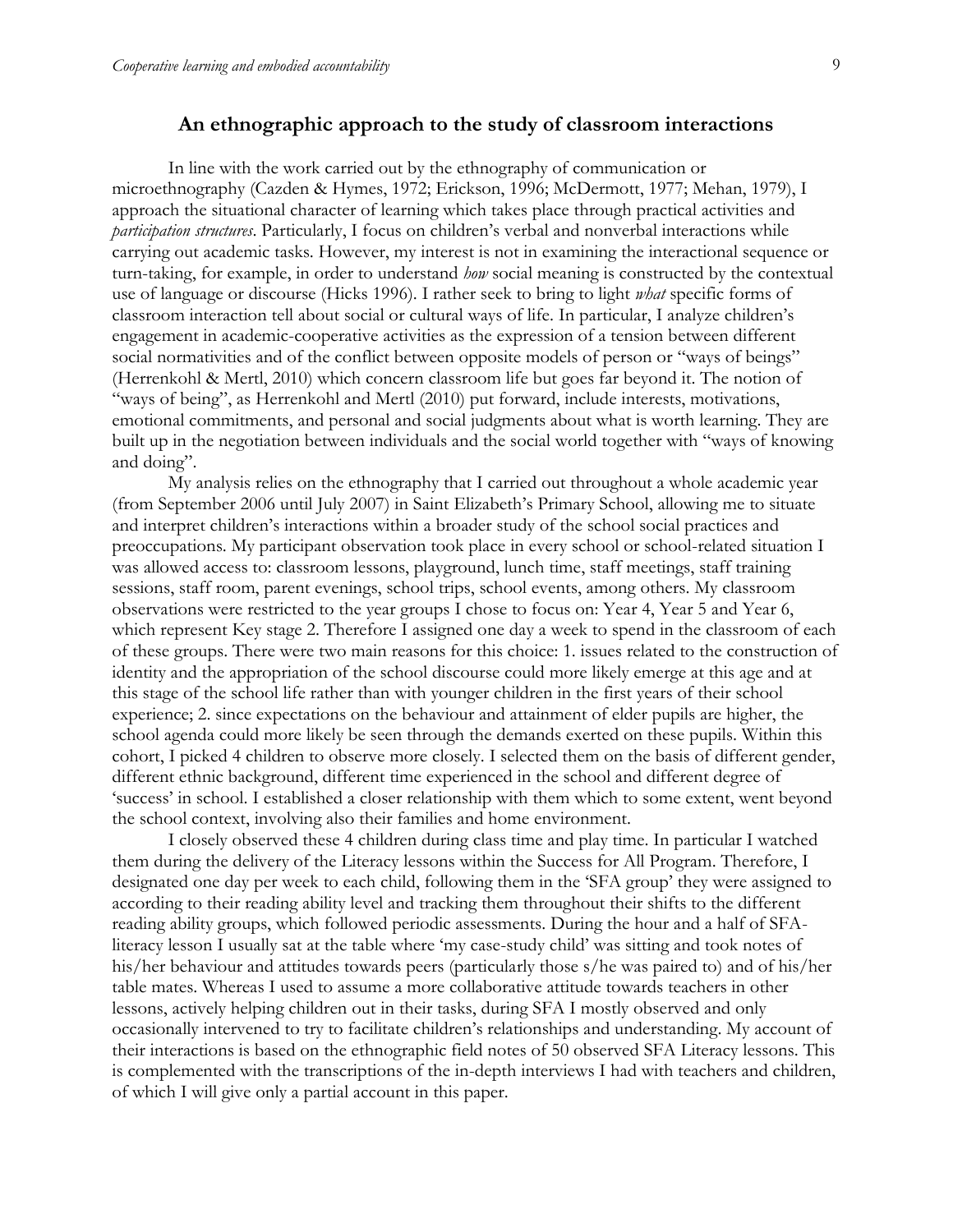My study lacked of a technically assisted method for the recording of the verbal and nonverbal interactions —audio or video means— which would have provided me with an even more detailed and comprehensive description of the situations observed. However, extensive and systematic observations during SFA classes, together with a situated approach to look at children's interactions within my general understanding of both school activities and children's practices, provided me with sufficient and reliable data to carry out adequate interpretation of children's behaviours. As an anthropologist, I hold Wolcott's view on "cultural interpretation" as the very essence of ethnographic work (Wolcott 1993). It means that, in the context of this study, I look for what children's activities and relations characterized by resistance against the cooperative scheme *stand for* in social and cultural terms. In this sense my works follows many others which have looked at students' behaviour in different contexts as the sign of a confrontation with institutionally imposed forms of participation (Evans, 2006; Willis, 1977; Wolcott, 1974, among others). However, in this case, children's behaviour does not manifest opposition to the hegemonic "way of being", that is, the kind of person culturally produced in the school (Levinson & Holland, 1996), but it is rather the sign of the appropriation of a political and economic model which shapes the way children learn and make sense of learning in schools.

### **Legitimating the partner and dealing with "diversity": the challenges of learning together**

In Wings 3 group, the teacher starts the lesson by asking some questions on the book that has been previously read. She asks what infer means and tells the children to discuss it with their partners. Fatima (Year 5) nervously moves her head around, several times, as if she was looking for somebody. She gives a quick look to Adam (Year 5), her partner, as if it was unintentional, and whispers something without looking at him. She keeps moving her eyes anxiously. Her partner does not look at her either but, unlike Fatima he seems to be addressing his body directly towards his partner. They are both quite clueless about the question. The second question to discuss in pairs works slightly better. Fatima turns her body towards her partner. She avoids holding her eyes on him only at the beginning and then she progressively establishes her look on him while commenting on the answer. "What about you?", she asks and listens. The interaction gets even more fluent for the third question. The answer has to be reported to the teacher in plenary. Adam is called by the teacher. Fatima tries to whisper him the answer. The teacher asks again: "What does infer mean?" Fatima starts fidgeting in her seat and does not turn to look at Adam, who decides to comment on the answer with the boys sitting in front of him. After exchanging some words with them he puts up his hand and, interrogated, he gives the right answer. His mates immediately raise their hands and complain: that was the answer they have given to him. The teacher replies that it doesn't matter; that it is not about copying but learning from others and learning together.

Now there is a new subject to discuss in pairs and within the team group. Adam immediately approaches one of the boys in the other pair. Fatima stretches her head to join the conversation but remains out of it, until a new instruction is given: the partner reading has to be carried out on the text book that every pair shares. Fatima and Adam's book is promptly put in between them. They both look focused on the reading, even when, in turn, they have to follow silently when the partner is reading. Now, on the basis of the story read, everybody has to answer some questions on an individual sheet that is given. Fatima and Adam start working on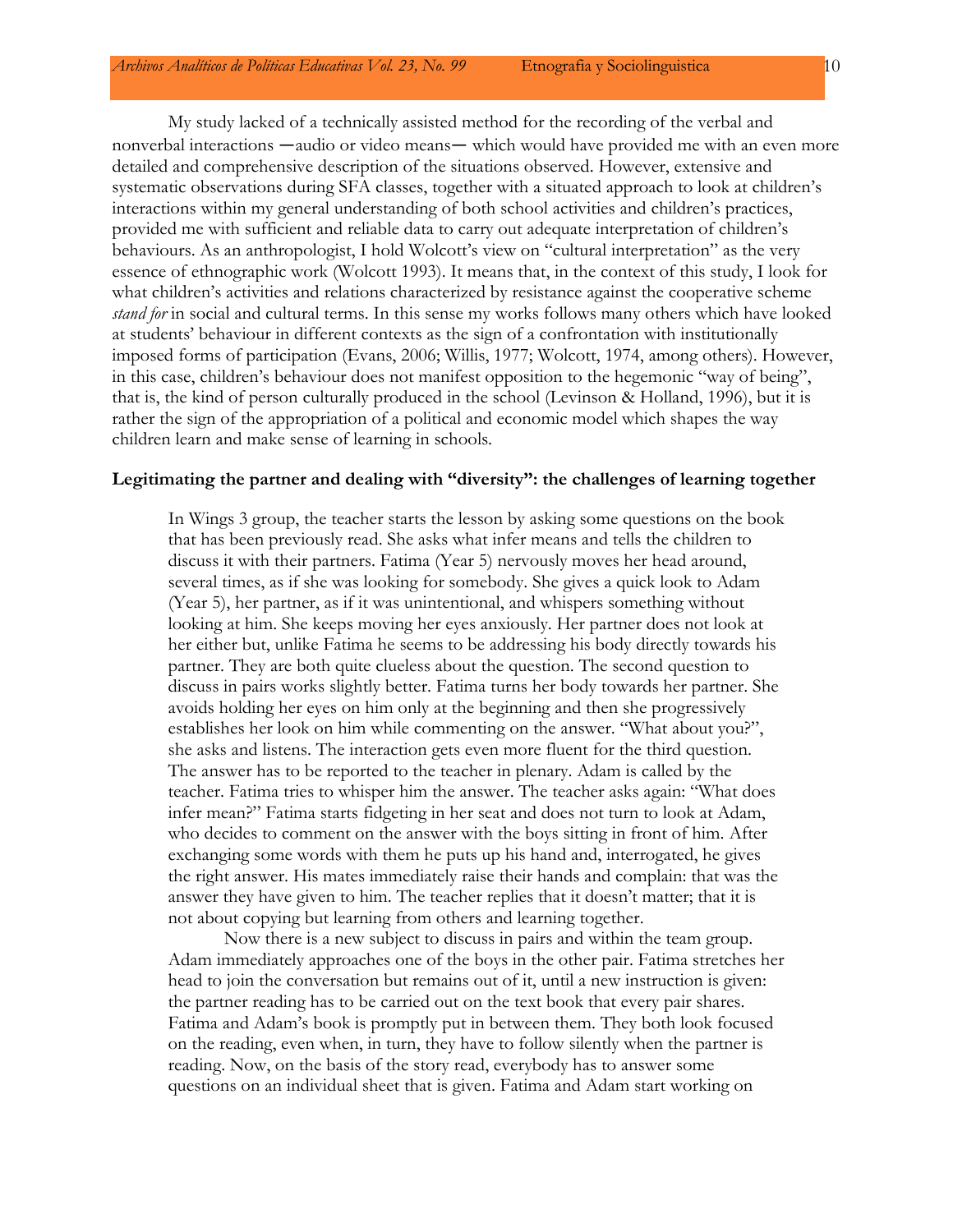their own notebook having a quick exchange from time to time and having a look at each other's notebook to check their own answer (Field notes,  $6/12/06$ ).

The situation portrayed illustrates the awkwardness that characterizes most of the beginnings of the SFA classes. Every day, when SFA time comes, children either move to a different classroom or wait for children from other cohorts to come, in order to join their SFA reading ability group. When the SFA teacher starts the lesson, they are required to adopt a completely different work scheme: they are paired with another child they may not be familiar with, they must share the book with him or her and interact in order to carry out the task submitted by the teacher. Eventually, children are reminded of the importance of learning together and of the 5 criteria of cooperative learning according to which pairs and teams are assigned scores ("Practice active listening"; "Explain your ideas and tell why"; "Everyone participates"; "Help and encourage others"; "Complete task"). However this is not a consistent practice, especially after the very first days of the implementation of the SFA Program. These contextual aspects may partially explain why Fatima seems quite unfamiliar with having to work with the partner. Her nervy personality makes her particularly uncomfortable at the teacher's requests and, either because of lack of trust or lack of self-confidence she struggles to acknowledge her partner, avoiding having to approach him and showing a bodily disposition to communicate with him. Her first words seem not to search for any recipient. On his side, Adam does not make any special move towards his partner either apart from slightly turning his trunk towards her.

In different ways, the awkwardness of this encounter among partners is not an unusual situation throughout the whole delivery of SFA classes, but it most frequently occurs at the beginning of each SFA. Children struggle to recognize their neighbour as a potential partner when pair work is required and instead of approaching him/her they wait for instructions or start working on their own. Mostly they tend, in a state of inertia, either to keep focusing on the teacher or to sort out the task by themselves or to whisper the answer as they were thinking aloud.

Fatima did make an effort to establish a communication with her partner. The "what about you?" question marks a radical shift in her approach and in fact, the pair work does eventually become effective. But even after this successful performance Adam does not show much engagement towards his partner and sets up a conversation with the other pair at the table leaving Fatima at the margins of it. The pair relationship is then re-established through the pair reading carried out on a common book.

Sharing the key resource for the task required and utilizing it at the same time creates a sort of intimacy between partners. This also represents a relevant change for children's classroom life, because objects turn frequently into a matter of dispute and a field in which to compete for a sort of spatial occupation or territorial control. This tendency can be problematic when there is some tension going on within the pair, so the book can be dragged to one side, instead of being put in the middle, both as a strategy to forbid access to the partner and as a desperate attempt to claim one's own independence. Such a stand cannot be kept up for long though because children know that they have equal rights on the book and that according to SFA rules, the resource has to be utilized by partners not by turns but simultaneously.

In Fatima and Adam's case the intimacy of the pair reading task is easily created and it even helps to re-establish the compliancy among partners that has been diluted during the interactions with the other table mates, from which the most shy or least proactive mate (Fatima) was left apart. After pair reading, Fatima and Adam work separately but cooperatively: doubts are shared and sorted out in collaboration and notebooks are not protected as private property, because partners allow each other to have a look at their own work without claiming the exclusiveness of their answer.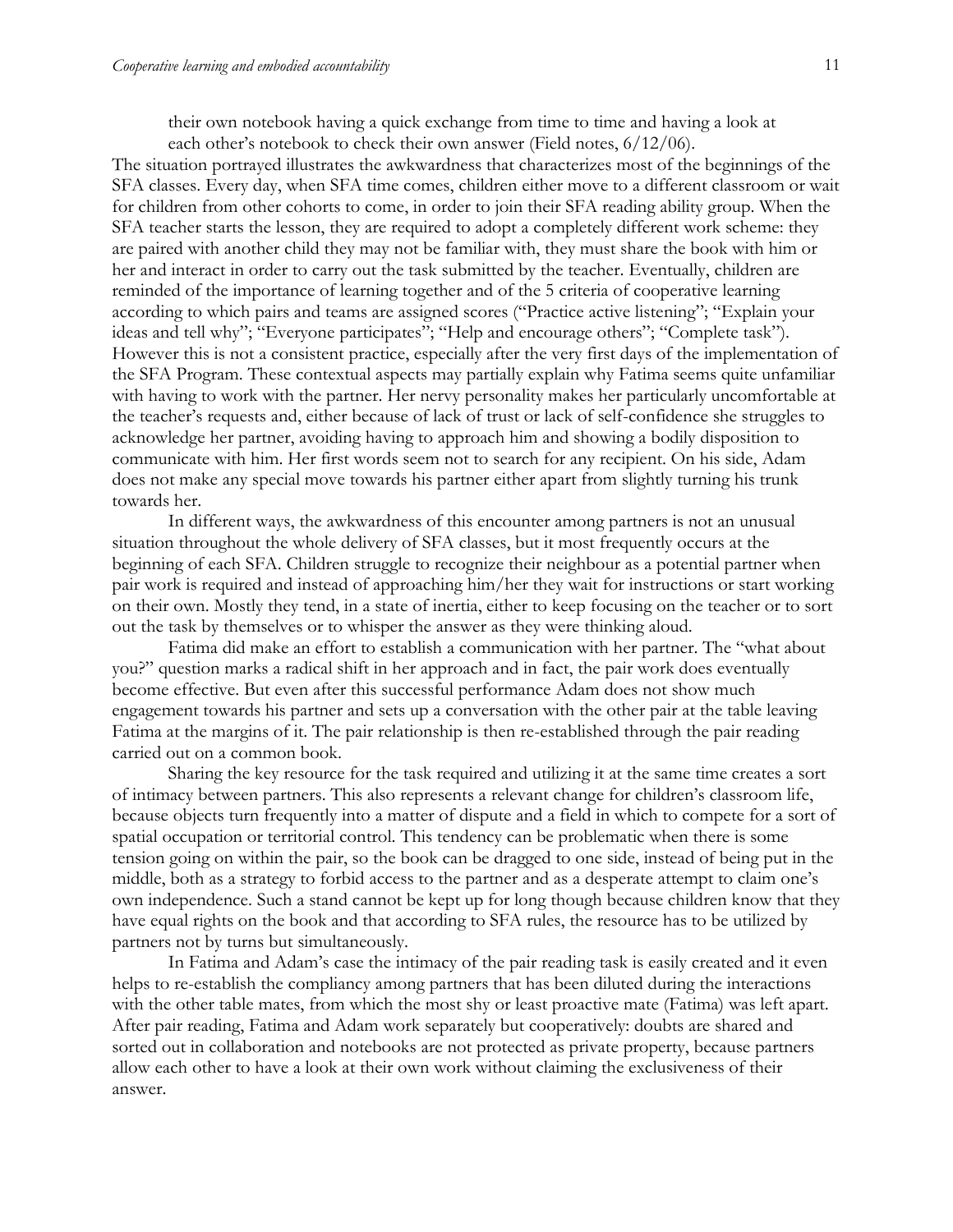Sharing answers or solutions and, therefore, taking part in the success of the completion of a task is a basic principle of cooperative learning strategies. It represents a rupture with the traditional pedagogic and schooling rationale by which the child's true achievement is obtained and can be monitored only when it follows a private, individual and independent effort. Cooperative learning holds Vygotsky's notion of 'zone of proximal development' explained that more precise evidence of the cognitive capacities of a child can be found in a guided or assisted performance (by an adult or more expert peer) rather than in an independent one. It follows that children are not only not censured when whispering to each other or looking at the neighbour's book, in order to avoid 'copying' and to stimulate independence; they are even encouraged to do so and praised for it.

From Fatima and Adam's case, however, and other interactions observed it seems that children struggle to take on this new learning game where cooperation and not competition is the main rule. Children need to unlearn what the schooling system has been transmitting for generations, values which have become intrinsic to didactic practice i.e. that learning is private and individual and competitive in nature. As it has been argued, school learning is strongly associated with the development of cognitive abilities, that is, the expected performance in academic subjects. Therefore, children struggle to understand, in first place, that they need to learn something different than academic contents while executing academic tasks, that is, to cooperate, and secondly, that that they truly demonstrate cognitive abilities if solutions to academic problems is not the outcome of an individual process. This explains why, since the perceived mandate is for each student to give account knowledge of his/her abilities, by means of an individual performance, the relation between them is necessarily competitive, because what it is at stake is the chance of displaying the answer as an individual merit. Sharing a solution or answer undermines the possibilities of demonstrating mastering of knowledge.

In the SFA Program, competition rules between teams and not between table mates are made explicitly part of the game. However, the introduction of individual scores within the teams does not allow a true rupture with the dynamics of the regular lessons where individual performances are publicly measured. Therefore, tablemates who are supposed to be allies in the new achievement game, in order to obtain team scores, still tend to be seen as opponents in SFA and, even more, as the most dangerous ones because they are more likely to 'steal' the right answer by copying from peers' books or catching a word from a tablemate's mouth, like Adam did in the interaction illustrated above.

My observations show that diversity of skills, which is another pillar of cooperative learning philosophy, is also one of the most problematic aspects of its implementation. In SFA this component should be moderated by the differentiation of ability groups based on the children's reading levels, which creates rather homogenous environments in terms of skills. Nevertheless, skill heterogeneity is still an issue for both teachers and children, due to several factors. Firstly, every SFA group suits a range of reading levels, which is rather narrow compared to what is normally found in regular classes but it still comprehends a significant degree of diversity. On the other hand, children's similarity in their reading level does not make them similar in other kinds of skills that need to be employed in a SFA literacy lesson as well. Writing, listening, being focused and grasping the problem are some of the many other abilities which are necessary to carry out any task. Furthermore, the difference of age among children gathered in the same group increases their heterogeneity in a variety of ways. More simply, a diverse degree of self-confidence and other aspects of personality can make a huge difference even between partners without a remarkable difference of age. The most talkative or self-confident one may automatically lead what should be a cooperative activity while the other assumes a more passive position. The dynamic is different when a partner A and a partner B have been previously defined and the teacher herself gives them turns, by asking for example, partners A to start and then to swap with partners B. However, questions like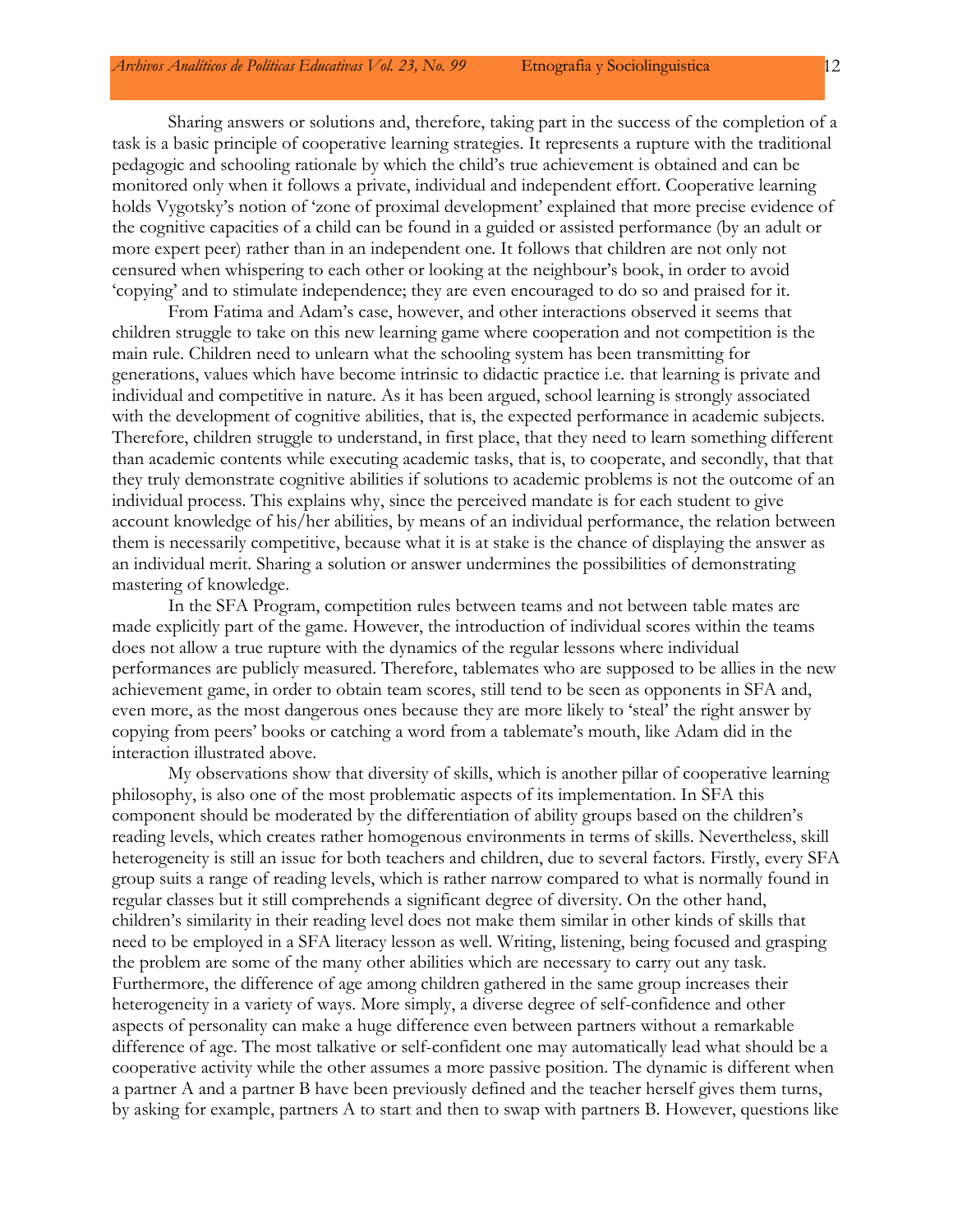Fatima's "what about you?" or "do you agree?" are not usually asked to the interlocutor in order to have their feedback. Children on both sides, whether the passive or the active one, tend either to assume the roles that they are given by the dynamic established by partners (as if it were something that does not depend on their behaviour) or to resist them by maintaining a conflictive attitude towards the partner. It is quite rare to see a child claiming his/her right to actively contribute to the making of the task or alternatively to push the partner to participate. Assertiveness seems, in this sense, a highly sophisticated skill for children used to working on their own.

The following descriptions illustrate two different kinds of dynamics caused by a situation of diversity of skills. The first one is characterized by the explicit lack of consideration of the partner: the most skilled child tries to ignore both her partner and the fact that they are required to work together, as the activity is considered "a waste of time". The second shows a rejection and an attitude of superiority towards the less skilled partner who tries to react but finally accepts the authority of the brightest.

In Wings 4 group the "idea-tree" that helps in organizing the ideas on the story read, has to be sketched in pairs. The teacher reminds children, from time to time, that the task has to be carried out with the partner. Fatima (Year 5) immediately writes down the question in her notebook that she demarcates with a curved and twisted line. She rushes everything as if she were in a competition. Her handwriting is all run-down. Shamsa (Year 5) is very behind her in the completion of the task. I suggest to Fatima to help Shamsa, because the work has to be done in pairs. Fatima complains that Shamsa's is too slow and that it is a waste of time. I insist so she grabs Shamsa's pen and starts writing on her partner's notebook. I tell her that it is not the right way to help her, so she drops the pen and crosses her arms assuming an annoyed expression. After a few seconds she starts looking for the answer in the text again. She doesn't listen when the teacher says that the answer has to be found on page 9. She keeps searching on page 7. I tell her more than once but she keeps writing and doesn't even lift up her head. She gives attention only to the teacher who approaches her and tells her to turn the page. Meanwhile Shamsa has found valuable information on page 9. Fatima picks it up, exchanges a few comments with Shamsa and starts writing quickly again, while Shamsa is again behind her (Field notes, 1/3/07).

The idea that Fatima has got about her partner as "too slow" does not allow her to see the contribution that she might make to her successful completion of the task. Her concern about 'getting on' and finishing as quickly as possible, which is both a feature of her personality and a reflection of the more usual ethos in the classroom of individual competition, makes her overlook her partners' achievements and then utilize them as though they were accidental, not enough to make her think about cooperation with her partner as anything other than a waste of time. The concern to finish the task as soon as possible is also shown in the interaction between Robert, a Year 6 White British boy and Mustafa, a Year 5 Somali boy, which actually turns into the only common interest that allows Robert and Mustafa to put aside other tensions and incompatibilities and implicitly 'agree' on a unequal division of roles:

After several reproaches by the teacher, Robert finally decides to turn his chair towards Mustafa, his partner, but keeping it quite far from him. A list of words has to be read in pairs and by turn. In case of struggling, partners are supposed to help each other with some strategies for the correct reading. After the instructions Robert and Mustafa start a new argument. Robert turns towards me and says that Mustafa always copies him. Mustafa reads the words and Robert looks at him, skeptically. Then a bitter smile fills his face: "You got it wrong!" he exclaims. Mustafa gets mad and hits the book against Robert. Change of turn. Robert reads (perfectly) while Mustafa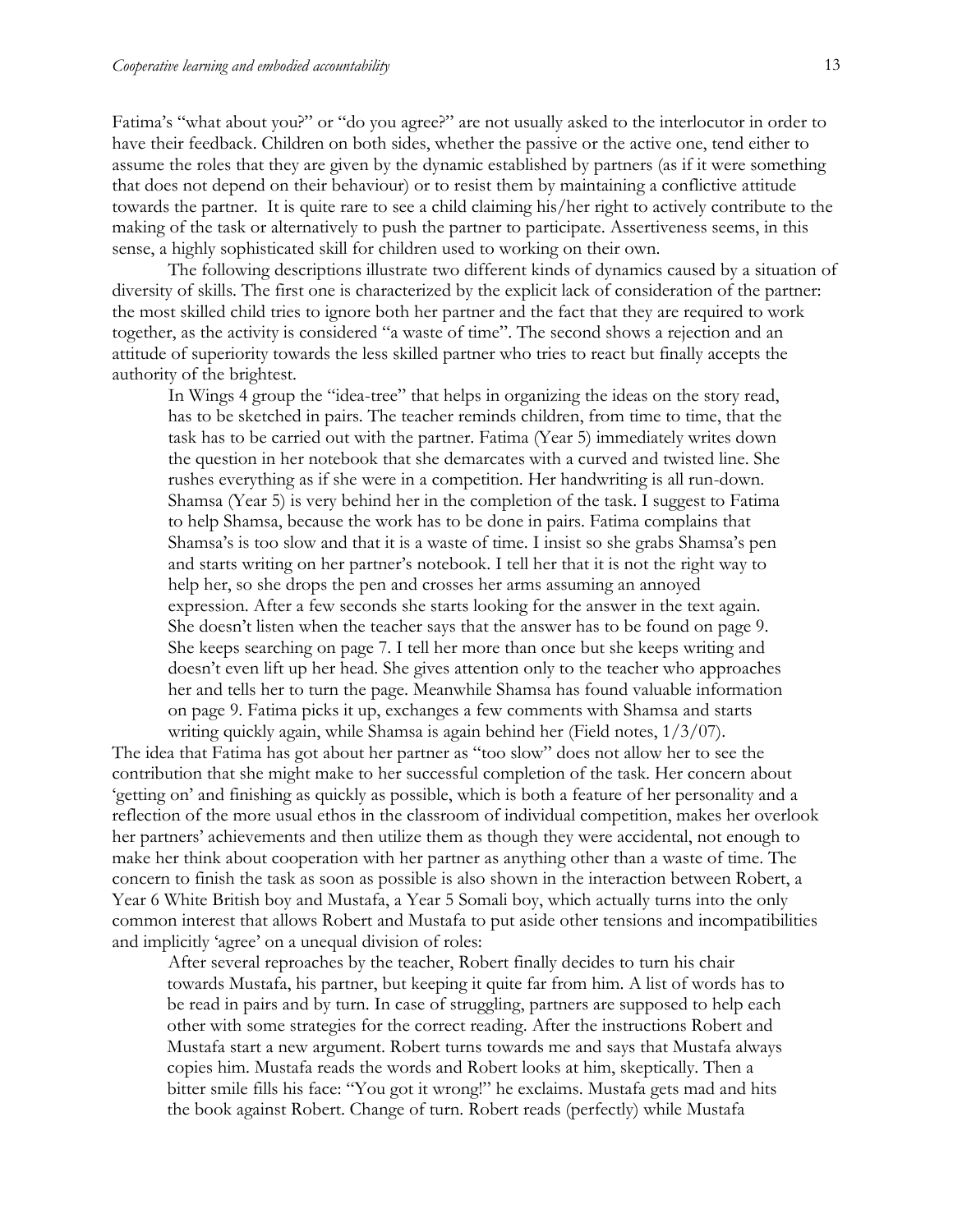criticizes his pronunciation. The activity is interrupted many times. They seem not to be able to stand each other. The teacher asks to whisper to the partner what "dumpiness" means. Mustafa approaches Robert from behind (as he is giving his back to his partner again) and whispers to him something but Robert doesn't turn so Mustafa starts mocking him. The teacher asks Mustafa to spell a word. Mustafa struggles and Robert keenly puts up his hand to answer. This seems to motivate Mustafa to work out the correct spelling. They keep arguing until they get a new warning from the teacher. They start working on the "idea-tree". Robert finds the answers and tells Mustafa what to write down. With a certain authority he gives him detailed instructions about the content, the spelling and the punctuation. Mustafa doesn't look very pleased to execute Robert's orders but accepts that uncomfortable position, as he had no other option. Suddenly they both cheer up because the teacher says that they have finished before the others (Field notes, 14/11/06).

Despite the fact that children are grouped by reading ability levels, children must cope with partner's diversity of skills, attitude, personality and in all those features that are involved since they have to carry out a task together. The reported interactions show that they if they struggle to understand that they have to work cooperatively, it does not make any sense at all for them to work with somebody with different skills so that they have to adapt their pace of work or, alternatively, they have to accept their condition of "less skilled" by assuming a passive position in the learning activity.

#### **Resisting cooperation: the gifted child's case**

Robert is a highly talented child. None of the other children in school can equal him, not only in reading but also in most of the other abilities required by the curriculum. He has always shown a noticeable reluctance towards cooperative work, no matter who his partner is. A more skilled partner like Mustafa could only make him engage in a sort of permanent conflict and competition, but never pushed him to look for a more equal exchange. His full awareness of being superior to anybody else in academic terms did not make him give up needing to demonstrate or perform his superiority to his partners. On the contrary, he did not miss any occasion to attest to his partners' 'inadequacy', either by pointing harshly to their mistakes or by questioning their opinions or simply by taking over the completion of the task without even giving the partner the chance to think about the answer. "I usually do the thinking, he does the writing", Robert says to me in front of Afrim (Year 6), his partner. And when I suggest that he should do more writing and that Afrim should do more thinking, he replies: "He barely thinks".

Some educational studies on cooperative learning have pointed to the unsuitability of this method for gifted children, who have shown a tendency to get bored, develop arrogance and not improve their achievements during cooperative learning (Feldhusen & Moon, 1992). Sharan (2002) suggests that these studies do not give account of the particular type of cooperative learning used and of the relationship between means and ends established in the practice of a cooperative learning strategy. This fact, in her opinion, makes questionable the dismissal of cooperative learning for the education of gifted children. However, what from my perspective it is worth trying to understand is Robert's refusal to get engaged in the cooperative game in terms of the more usual classroom 'community of practice' (Wenger, 1998) where he is confident that he has already 'learned how to learn'. Changes going on in the wider community of practice (the school) are requiring of him that he gives up his expertise achieved during years of attendance and learns to perform in a different way. For a boy like Robert who has proved, with his outstanding outcomes, full mastery of the learning strategies offered to him by that community, and more broadly, by the schooling system, the change might be particularly hard. In fact, Robert does not show boredom and lack of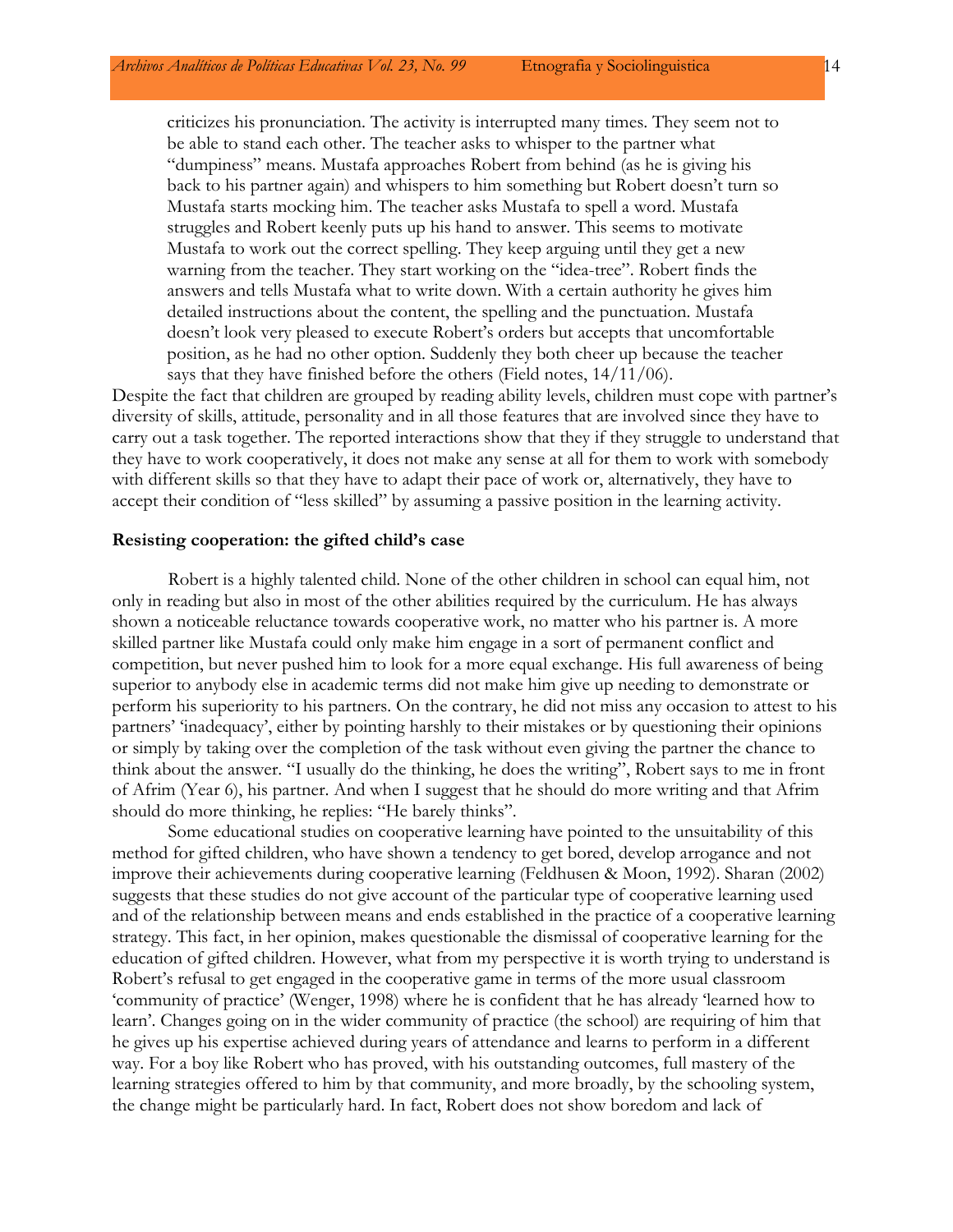motivation, he rather explicitly resists cooperation either by diminishing his partners or by confronting them as if they were his opponents or by preventing them from participating to the tasks required. He seems to have no faith that any child chosen to partner him at Saint Elizabeth would be an equal match as a partner and he has not developed a discourse about the positive value gained from helping others to progress where he would be the more experienced peer, scaffolding down to the less experienced class-mate.

Robert's resistance to cooperate with his partner was particularly manifest in his interactions with Afrim that I observed during 6 SFA lessons. Afrim is a bright and committed child, like Mustafa, but he is also Robert's class mate. Perhaps for this reason Robert seems to accept him more, at least as a 'desk mate' but he still refuses to see him as a legitimate work partner. Even in those moments when Afrim is slightly ahead of him in the completion of the task he manages to ignore him or to distract him instead of approaching him in a constructive way. The following example illustrates the role that the exertion of power either over classroom skills or classroom tools plays in the relationship between them.

Children are asked to work in pairs on a spelling task. One has to read the words and the other has to spell them, then roles are swapped. Robert and Afrim tear the book from each other's hands in order to be the first one to start with the reading of the words. They start taking turns after having read just a few words, they tease each other when they miss a word in the spelling. Then, the teacher dictates the word and everybody has to write them down in their own book. The teacher says not to worry if they are wrong, it might depend on his teaching or on pair work. After the task, books are exchanged with the partner who has to check the correctness of the spelling. Robert and Afrim from time to time have a glance at the marking that is going on in their own book while correcting their partner's. Afrim looks especially concerned about both the crosses that Robert is putting on his book and of the ticks he is compelled to put on his partner's. The task ends with the frustration of Afrim who complains about having 50 mistakes on his book while Robert cheers up because he has got only 10. The teacher shows a text with many spelling mistakes on the interactive white board. Pairs have to discuss and spot the mistakes. Robert, without even turning towards Afrim starts listing the mistakes he is finding in the text. Afrim does not say anything; he looks around as if he were distracted and not interested. During the following minutes of explanation Afrim keeps disengaged and fidgeting, the teacher reproaches him a few times. The text on the board has now to be rewritten in one's own book but working together. The teacher announces that he is going to give scores during the activity for "helping and encouraging each other". Robert and Afrim start working. Robert holds the dictionary and reads the words. He writes on his book keeping his finger on the dictionary under the word that has to be written to show Afrim. He is leading the task and Afrim easily follows him and writes on his book as shown. Assuming a sort of didactic role, Robert comments a few times about the importance of "double check" even when one is confident about the spelling. After a while he gains a point by the teacher for "helping and encouraging". He cheers up. After the task, the teacher introduces the team scoring activity explaining how scores have to be calculated. After an exemplification he adds the comment: "…only Robert could obtain such a score". Robert does not react while Afrim looks at him and with a sarcastic smile gives him a little slap on the head, saying something. The distribution of the calculators to the teams, as always, raises a few controversies at the tables. Robert claims that it is his turn to do the scoring. The teacher establishes that Afrim has to write on the scoring sheet while another girl in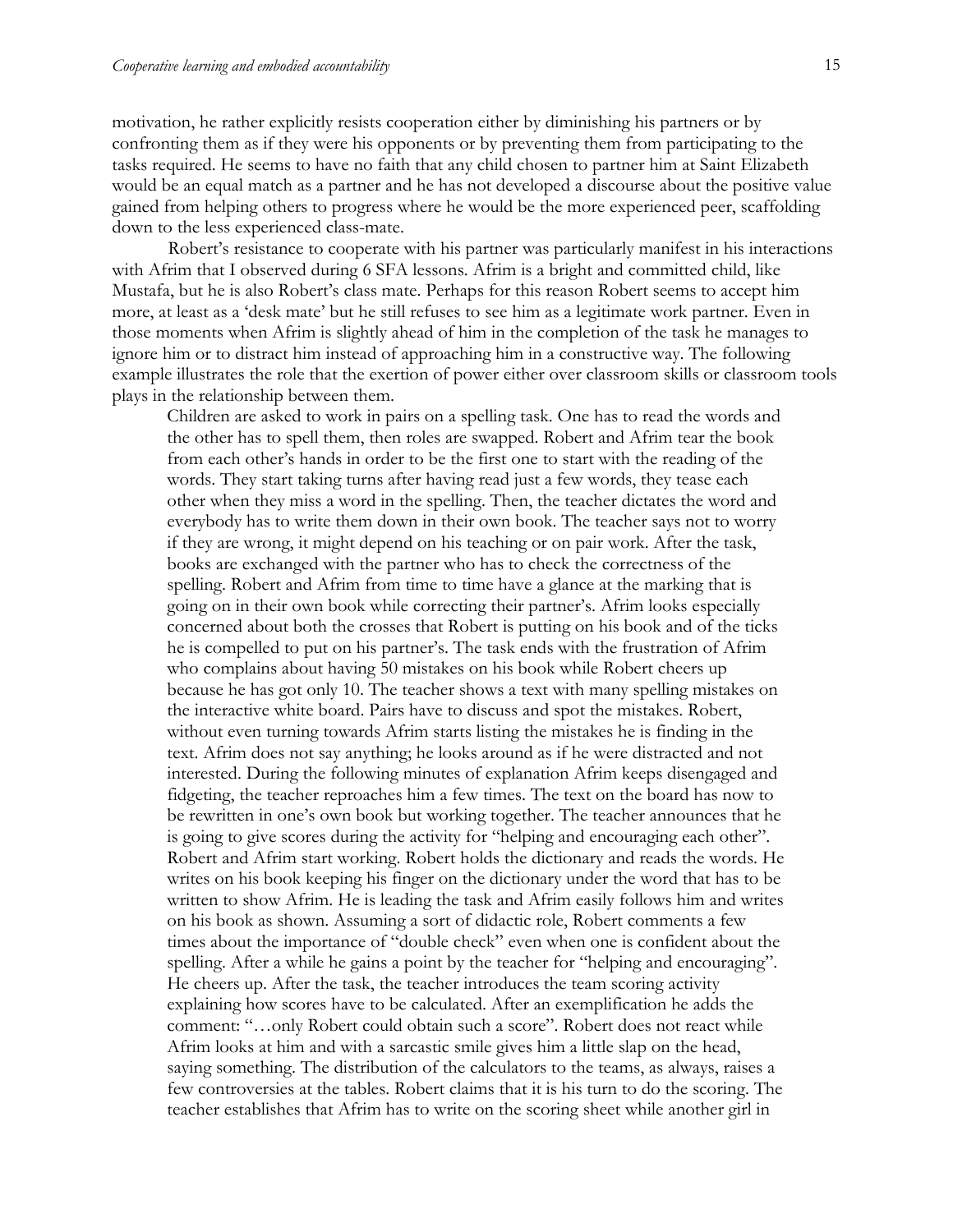the team will count the scores. Robert keeps complaining. "Just get on with it Robert", the teacher says. As always, the scoring is carried out in the middle of a big fuss and several discussions. At some point, Afrim with a peremptory voice breaks out: "I don't want to listen anymore either your voice, or yours or yours (referring to Robert's) but only hers who has to count the scores". Everybody falls silent and the rest of the activity proceeds easily. The scoring ends and the teacher praises the group. Robert and Afrim play and laugh together. Afrim stands up and Robert takes his seat. There is still some tension among the two (Fieldnotes, 10/12/06).

Clearly there is rivalry between Robert and Afrim. The teacher's reassuring words about possible mistakes committed during the individual spelling task and the responsibility of the pair work for them are useless. The pair's mutual assessment that follows the individual task is, as usual, charged with tension and anxiety, especially for the weakest part of the pair who is aware of how tough it is to compete with Robert and, indeed, Afrim turns to have far more mistakes than Robert. Then the frustration for being left out of the competition —by a partner that does not consider him at all during the following task— adds to the existing frustration for having 'lost a game' and makes Afrim fully disengage from the whole classroom activity. The new pair task makes him participate again, although he assumes the role of a 'passive pupil' towards his partner, who apparently gets motivated in helping him by the perspective of getting new scores for helping and encouraging Afrim. The teacher's comment on Robert's unquestionable superiority in literacy skills clearly makes Afrim particularly sensitive and might have been taken as a sort of public legitimization of Robert's patronizing attitudes. Interestingly, a kind of balance is brought to this inequality through Afrim's appointment to the scoring activity, which is always highly contentious. Counting the personal and team scores is a very exciting job for children, as it classifies within that range of classroom activities that have the double feature of escaping from the ordinary attainment-oriented tasks and, on the other side, of being carried out only by a few entitled children (who are momentarily put in a privileged position compared to others). Afrim's designation by the teacher, despite Robert's protests, establishes a sort of balance between the power gained over classroom activities by Robert through his skills and the one obtained by Afrim through his exclusive access to a key classroom tool, which is the scoring sheet. Afrim's empowerment allows him to play an authoritative role in the arguments that are raised at the table so that the order is re-established and the task is carried out successfully. Afterwards, Robert and Afrim apparently restore a more equal relationship, competition is still performed but in a more playful and friendly way.

The extraordinary distance between Robert's abilities and anybody else's necessarily exacerbates the difficulties that partners normally have at working together because, as I have shown, heterogeneity of skills can be an obstacle for cooperative work. Nevertheless, the difficulty that Robert has in taking on cooperative work is not only proportionally higher than usual, but it is also different from a qualitative point of view. As I already pointed out, Robert does not only skip the instructions about working together by ignoring his partner but most of the time, he also boycotts the cooperative work by either explicitly or implicitly denigrating his partner. As if cooperating might undermine his identity and public image of being 'the brightest child', most of the time the relationship with his partner seems to be focused around the attempt of counterbalancing the threat represented by cooperation. His tendencies to be patronizing towards and denigrating of the partner as well as exhibiting his skills and outcomes might be read as part of this attempt to restore his identity.

Being officially appointed by the teacher to a 'scaffolding' position does not predispose Robert better to cooperative work, not even when the difference with his partner's skill is so huge that it does not motivate him to establish any sort of competition, as he shows during the SFA lesson in preparation for SATs: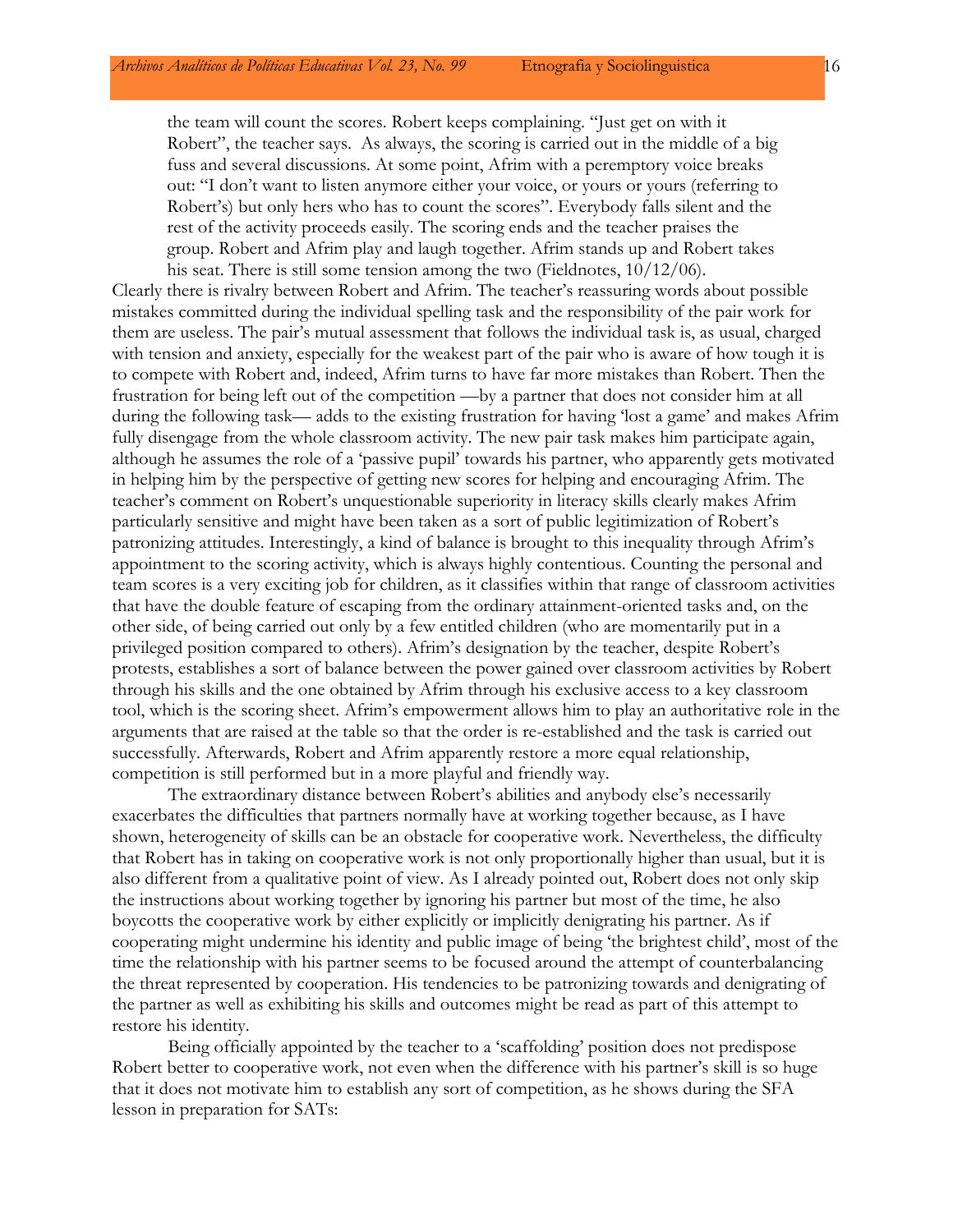Robert swings on his chair, looking thoughtful and barely convinced when the teacher reminds him of his role with Jim (Year 6): "Don't say that you have done it on your own. Your role is training. You are Level 5, Jim is almost Level 4. You have got to help him to reach Level 5". Robert quickly whispers his partner the answer and goes back to his work. Other reminders of this kind follow but they are all ignored by Robert who, at his best, supports his partner by 'sharing the answer' with him (Field notes,  $6/2/07$ ).

It might be argued that Robert does not know how to *train* his partner and to help him in any other way than revealing the answer. However, what is relevant to point out is the lack of motivation that he shows towards cooperative work, despite the awarding system based on the cooperative learning points. Why do teacher's encouragements fail to raise his enthusiasm towards cooperation? Why does the perspective of obtaining new scores in the cooperative learning standards not move him to behave differently? By being a stable Level 5 child, Robert is already acknowledged as the brightest child of his class and, perhaps, of the whole school. He might know that, at the end of the day, that is the only thing that really matters in the educational system and that cooperative learning points are a marginal issue that certainly will not help him to have a brilliant SATs score and to fulfill his aspiration (that he expressed to me) of going to a highly competitive private secondary school.

Therefore, with skilful partners Robert engages in a competitive relationship and constantly underestimates them, as he needs to protect his identity as 'the brightest child' threatened by cooperative work. Instead, with a struggling partner like Jim, he simply tends to ignore and only repeatedly encouraged by the teacher does he 'share' task solutions. What I stress here is the fact that for a boy like Robert who has a total mastery of the skills required in the schooling system, whose special status has been moulded and constantly reinforced by it (see for example the teacher's comment), there is everything to lose in cooperative work. It may be simply time and concentration on the task (which does not make him keen on helping Jim) or even worse, the exclusiveness of that mastery and, therefore, the weakening of his prominent position among the other children. Robert has learned well how to be a successful pupil and he refuses to give up his achievements for the sake of cooperation. So he keeps applying the same criteria that made him such an exemplary student before, which is focusing on the task and working out the solutions on his own.

## **Cooperative learning and accountability: tensions and dilemmas**

Cooperative lessons highlight the emblematic role of the task in classroom practice. In the standard teaching-learning system the task is usually addressed as the main object of the learning process and as the main objective of children's activity. Children are expected to make the task the main focus of their attention and the purpose of all their efforts. Within the SFA cooperative learning scheme, the 'completion of the task' is established as a central purpose of classroom activities but it is also turned into a means to develop cooperation skills, which is added as a new learning objective: "…Because in this work what are we learning?", the Wing 3 teacher asks during the introductory session to a new cycle of SFA. "Cooperative learning!", the class shouts.

Nevertheless, as it has been shown, all children (Robert is not an exception at all) prefer, by default, to look at the book or at the board in order to solve the task when they are asked to work with their partner. This tendency, I argue, not only gives evidence of the difficulty for children to learn and take on a new mode of being in the classroom, but it is also related to the ambiguous way in which cooperative learning is introduced by teaching practice. As I mentioned, children are systematically reminded about the pillars of the cooperative learning philosophy during the SFA introductory session that takes place every 8 weeks, after a new redistribution into the reading ability groups. Children's previous knowledge about both the value and the practical ways of helping each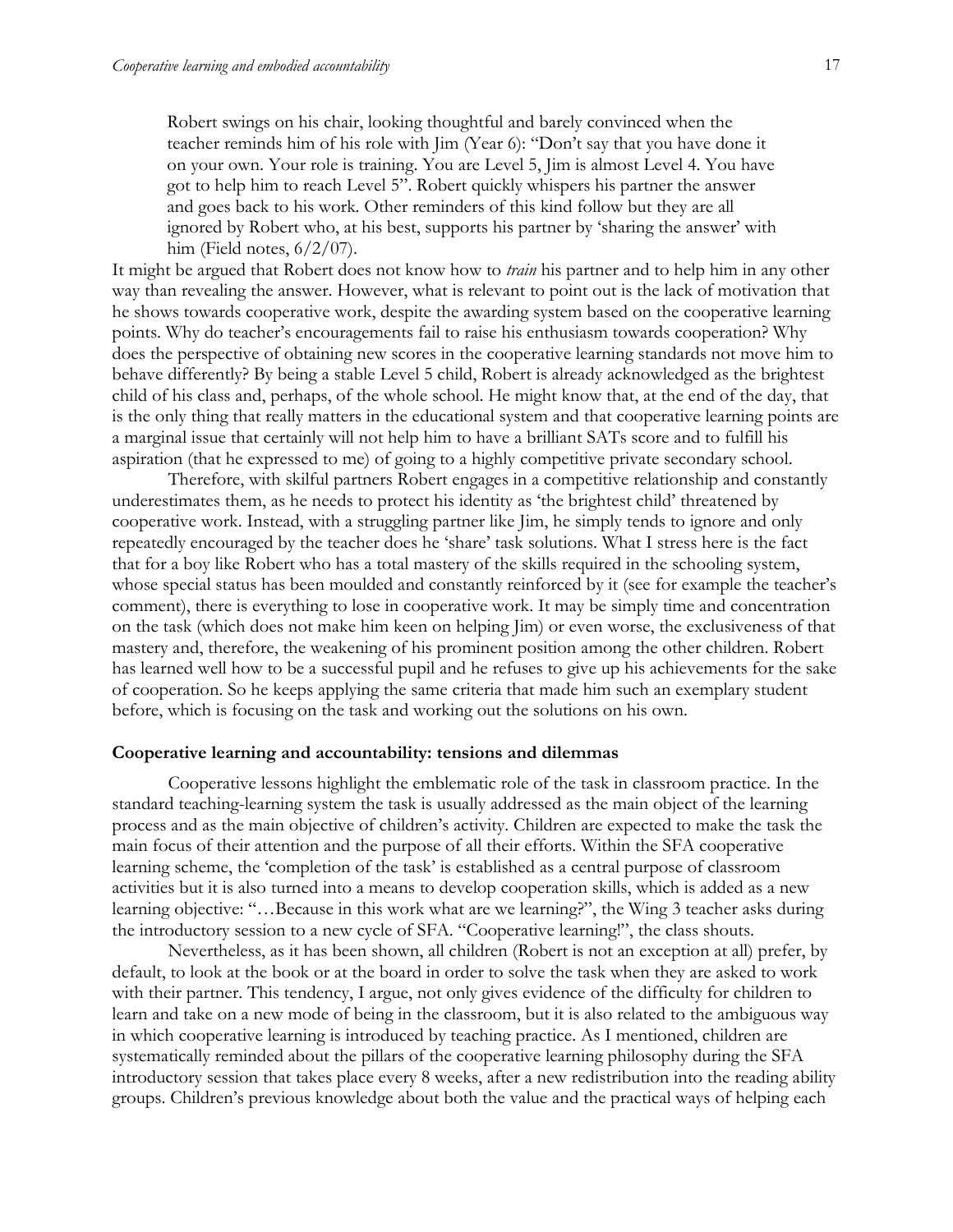other is recalled. "If you share your knowledge you will make much progress", the Wing 4 teacher says. He then illustrates his point with examples taken by the last children's outcomes: "Two children have both improved because they have worked well together, while another child, who had not been paired up with anybody has not shown much progress". Cooperative work, then, is presented as the key strategy and the main tool for "making progress", that is, for academic achievement which is the very goal of any classroom activity. On the other hand, completing the task is only one of the cooperative learning standards, as if the task was only a means for establishing cooperation.

Theorists of SFA cooperative learning might suggest that the completion of the task and cooperative work are both, at the same time, the means and objective of one another. However, as a matter of fact, there is an ambiguity at the heart of cooperative learning that is confusing in children's eyes and does not favour the implementation of cooperative practices. In fact, children lacking clarity about the relationship between cooperation and completion of the task, tend to apply the old criterion they had previously learned: they make the task the main object and objective of their activity, while cooperation practices are relegated to a complementary aspect. As I have mentioned, children tend to cope with the task on their own or to approach an adult, not only when their partner is not a good interlocutor (because slower, not focused or less skilled) but also when they are in difficulty. The fact that when interviewed about SFA, children rarely mention cooperative learning or paired work as something that is particularly relevant for them, might be read in this sense to indicate that they have not understood or have understood and rejected the idea that cooperation itself is both a means as well as a valued end product. In fact, when interrogated about what they like about SFA, children never mention working together; they usually refer to the kind of activities and tasks that are carried out.

It should be noted also that the official assessment that takes place every 8 weeks concerns only the child's reading level, while the writing part is monitored in standard periodic assessments. However, the development of cooperative skills, which is, as it has been mentioned, not only a strategy but a primary purpose of the program, is assessed rather informally, through the cooperative points. Furthermore, this method seems to be meant mainly to engage children in the cooperative learning competition rather than to monitor children's progress in that area. This fact seems to corroborate the position of cooperative learning as a means rather than as an end product of children's classroom activity. In fact, only targeted achievements are legitimate objects of measurement and, therefore, can be officially assessed. This feature may also support my hypothesis about the lack of motivation in taking on cooperative work that has been expressed by Robert. A bright and competent child like him, indeed, might have caught on to this aspect of the SFA program and might consider that no advantages at all were offered to him by cooperative practices. Moreover, despite being a mean, cooperation is not really a strategic one in the context of the task. If the task would be designed in a way that cooperation were a crucial and unavoidable step to carry out the task, it would play a different role and would be seen with different eyes. The ambiguity of the status of cooperative practices which, therefore, appears to be an intrinsic aspect of the SFA program rather than originating from the teaching practice which delivers it, might be overcome or compensated for by constantly monitoring children's cooperative performance and redirecting them towards a focus on the cooperation process at least *alongside* the completion of the task. But this is not a regular practice and, as I will argue, assessing the cooperative work of all the children is, for practical reasons, extremely hard for teachers.

On the other hand, the completion of the task, which implies the performance of proper literacy skills, is no longer displayed as the main unquestionable objective of the lesson, becoming a problematic issue for teachers' classroom practice. James, a teacher, despite recognising the value of the cooperative learning process and of "giving more responsibility" to children "for their own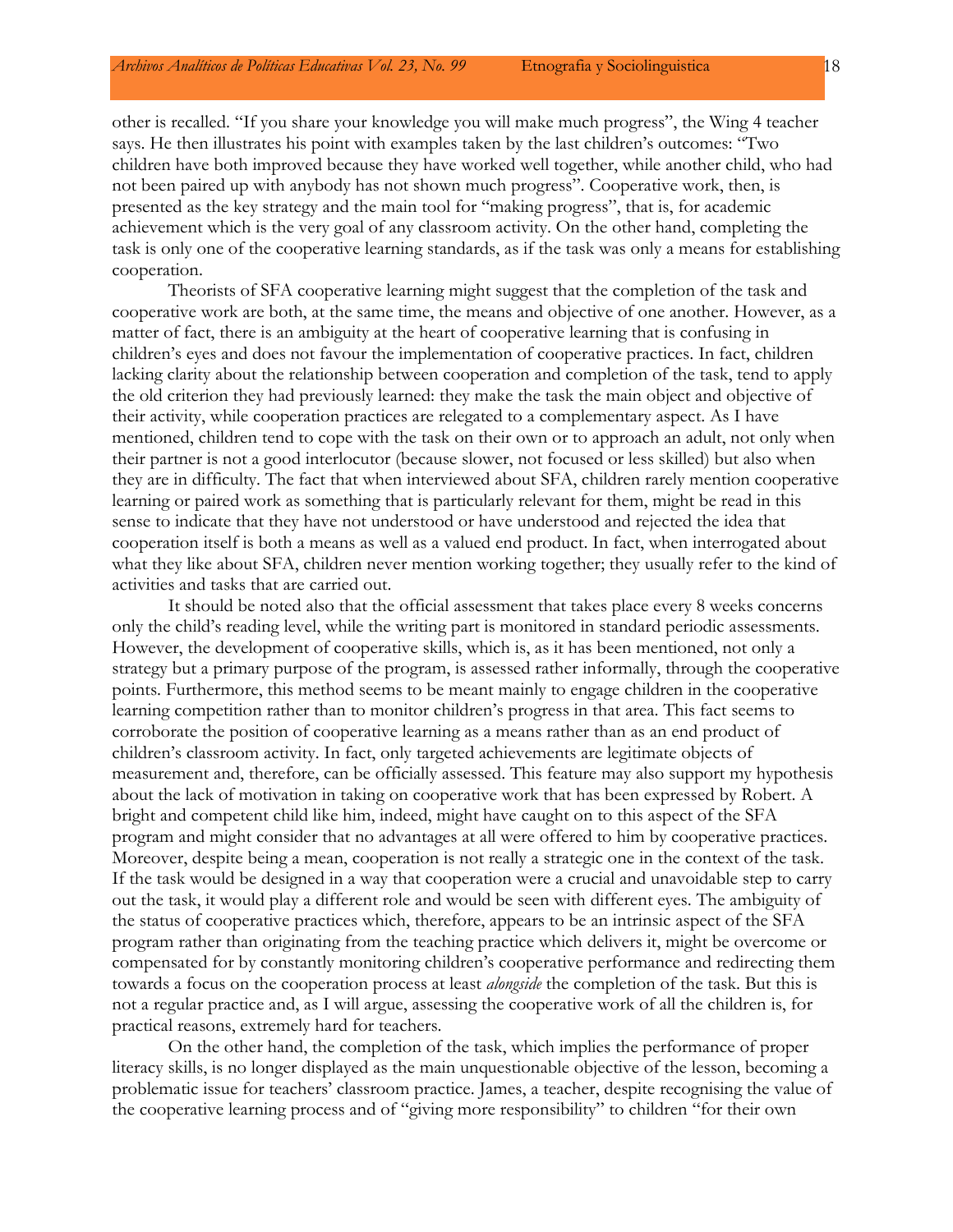learning", confesses the difficulty found in shifting to a system in which the learning or the teaching cannot be "measured" in terms of written outcomes. The lack of an objective product of the work done by the children (and therefore, also by the teachers) also puts the adults in a vulnerable position within a system that is organized around the principle of accountability and measurement:

Well, the contradiction has always been for me: how much work the children produce. And I always put a lot of pressure on myself for there to be a decent outcome from the lesson. Now, sometimes in SFA there is not a huge outcome, like today a group wrote one sentence, that's it, for an hour and a half work. Do you understand what I mean? So, that's quite difficult for a teacher because you sort of think: "What evidence have I got to show for what the children have achieved today?" But I think it's not. Because we are scrutinized constantly in this profession and it's all about providing evidence. I think a lot of pressure is put on us and I think we put ourselves under a lot of pressure to have a specific outcome. So that's what I found most difficult, not letting go from saying, right, actually they carry on the cooperative learning now, I am not gonna do independence every day (Interview,  $12/4/07$ ).

The above extract illustrates the dilemmas that a teacher experiences when he is confronted with a teaching practice that does not rely on objectified outcomes, such written tasks are but only on processes and situations that are meant to be created under the cooperative learning scheme but that can be neither registered nor measured. The impossibility of providing evidence for learning, makes him question the nature of the learning produced, showing how the accountability system has deeply penetrated the very notion of learning teachers hold. In the teacher's opinion independent work guarantees evidence, while the process of learning that goes on through cooperative practices does not. He associates "independence" with the production of a written work by an individual pupil who works in a non-interactional way. Not having to exchange opinions and discuss solutions with the partner allows the child to focus on the task and being more ´productive´ in terms of written work. This explains why independent or individual work, is more suitable for a system where learning tends to be objectified.

Furthermore, what is or is not written on the book is deemed as an accountable way to give feedback about children's learning not only to teachers but, apparently, to children themselves too. The opinion given by Hannah, another teacher, who is somewhat more sceptical about cooperative learning, may account for the belief that children are supposed to work things out while writing or because they are motivated by the task to write down the answer:

I am not sure that they are skilled enough at it yet, they can help if they can help. They have done their partner reading and they've got to answer the questions Today without doing it in the book and it's when they've got to write the questions they suddenly realize: "I don't know the answer". And they should have known the answer, they should have been talking about it, and they do that, but they obviously haven't worked and its only until they've got to write it down…: "I don't know the answer". So I am not sure (Interview, 5/5/07).

Therefore, writing or providing evidence is considered an effective tool not just for teachers to prove the evidence of their teaching, but also for children's progress as well, because it is the only way children can become aware of their own understanding. The evidence based system creates the illusion of registering the child's cognitive process and of turning learning into a 'public' and observable object. Achievement and evidence, learning and outcome get mixed up. Teachers seem to believe either genuinely or forcefully (because of pressure by the accountability system) that the process of learning becomes accessible through the reification of the answers on a piece of paper. At the same time, the independent, written work as opposed to the interactional, verbal one, can be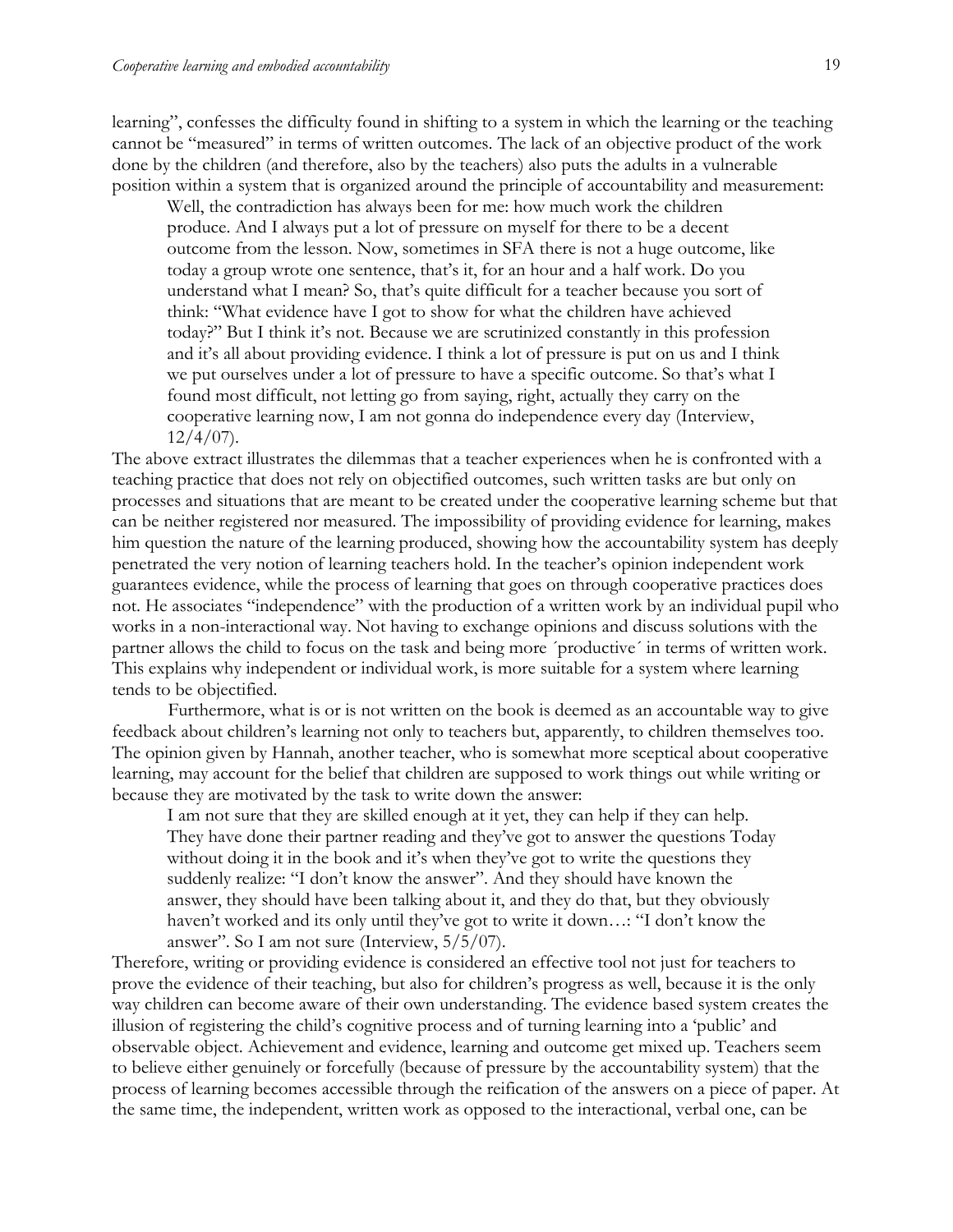considered a better tool for learning, because children have the chance to probe their knowledge in the process of objectifying it on a piece of paper.

The evidence issue is closely related to the assessment practice. In SFA teachers are required to assess not only the product, the completion of the task or the written outcome; they are supposed to supervise and assess also the process which is the cooperative work. This makes assessment much more complex, as teachers themselves declare in an SFA training session. Paradoxically, the teacher, through the cooperative work, has some kind of access to the cognitive process that is behind the outcome reported in the notebook. However, because the cooperative practices are usually 'internal' processes ―made of associations, questions and recall of previous information― that have to be externalised to be turned into a social practice, the teacher can access this process only through observation. This means that the child is not only externalizing the cognitive process that has been internally experienced but s/he is making sense of things by engaging in an interactive process where subtle social dynamics are put into play. These dynamics that constitute the learning process can be caught only by a careful and constant eye that the teacher, for obvious practical reasons, cannot have all the time for all children. The teacher's assessment is applied only on the basis of 'bits' of scenes that are interpreted out of context. Marcia, a teacher whom I expressed my concerns to about the way cooperative practices were assessed, argued that teachers, by utilizing the evaluation 'structure' given by the program ―the 5 learning standards and the team score assignation― were able to make a reliable assessment of children's performances and if they did not it was just a matter of lack of practice. However, most of the time my table observations of the cooperative work did not match the teacher's one and I used to find inappropriate the assignation of scores for 'completing the task' or 'everyone participate'.

The issues arising out of the assessment of SFA cooperative practices show also the anomaly or the inconsistency of a programme that while shifting the responsibility of the scaffolding function from the teacher to the peer, does not empower the children to evaluate either their own performance in partnership or their partner's. Teachers are asked by the program to give up the monitoring of children's learning by relying more on the 'immaterial' interactive process that takes place between them rather than on the written outcomes shown in the books but teachers still withhold full control of the evaluation of that interaction. Cooperative learning is an observable and public process only if it is persistently observed, which cannot occur when the teacher's observation is divided by the high number of partnerships in the class. What are visible are only fragments of interactions but the whole process lived within the partnership remains rather private.

The specific dynamics that take place in the paired or team work seem to be concealed even to its participants, as children usually do not have the chance to be aware of them. What would have happened, for example, if Afrim had had to give Robert a score out of ten for cooperation? Would Robert have tried harder to work in a pair, especially if the ranking of that score was high compared to other scores, like individual outcomes? In a learning program that emphasizes the importance of making children "connect with what they learn and how they learn", as teachers were told during an SFA training session, children usually are not given the conditions to "connect" with their own practice or with their partners' after the instruction of paired and team work. The allocation of scores for having met any one of the learning standards is keenly taken by children (who rush to write down the score on the team score sheet) even when the paired work has been quite useless and troublesome. In other words, children are not empowered to evaluate the cooperative work they have taken part in and in this way, to become accountable for both theirs and their partners' learning. Thus, while the control of children's learning is given up by teachers, adults still retain the function of assessing each child's performance. This anomaly, I argue, corroborates my argument that the new conception of learning as a social process that the SFA Program has endorsed coexists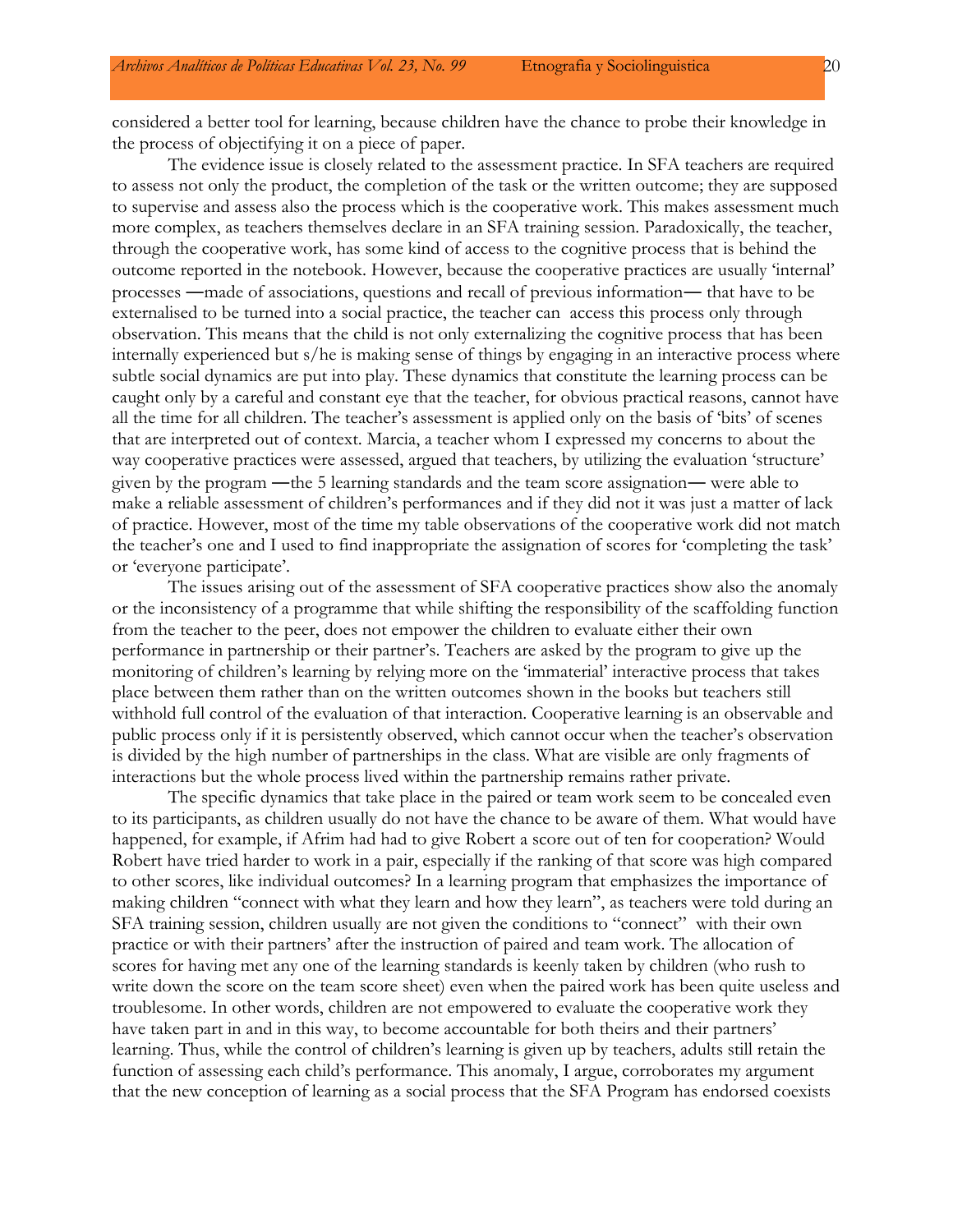with a traditional one related to the idea of individual and private achievement that seems to be more suitable for the accountability system that both teachers and children have embodied. In fact, in this more traditional system, learning, of any kind, needs to be translated from practice to a measurable object and only teachers, legitimate representatives of the educational structure, are entitled to carry out the 'measurement'.

## **Conclusions**

In this paper I examined how the introduction of cooperative learning practices in a British school under the neoliberal educational framework challenges and therefore highlights the specific social structure and didactic character of the more established form of participating in the classroom. This supposes that children relate individually with the topic to be learned and individually perform or give account of what they have learned. This practice is, on the one hand, associated to the idea that learning is a private process that occurs in the mind and, on the other, it serves the accountability system at the heart of British education. In fact, the individual production of a (written) work is believed to provide objective and more reliable evidence of students' achievement than a social activity where students, through exchange, have to make sense of the challenges posed. With cooperative practices, intersubjectivity becomes explicitly part of the learning process, making it more observable, as it is made more public, but, therefore, less tangible and measurable. This is the main difficulty teachers have with the implementation of cooperative learning, because the accountability system requires that they are able to demonstrate students' achievement by means of a standardized system of assessment.

Students show a similar concern. If they are not worried about how their work will be proved or measured they are, indeed, preoccupied with making, within the social context of the classroom, their individual performance distinguishable from the others. This entails, in first place, participating in the learning activity as it was a race and secondly, making sure that the ownership of answers is clearly established and that their abilities, when higher than their partner's, are acknowledged. Diversity of skills, which gets highlighted within the cooperative work activities, only makes sense in a framework of competition but not in a cooperative one. The preoccupation with completing the task (whether on their own or by relying on the partner's higher skills) rather than with establishing a common pace of work with their partner could be also seen as a search for the objectification, through a tangible piece of work, of those personal achievements and abilities.

The case of the talented and successful child and his explicit resistance to cooperative work is particularly emblematic of the rooted belief that learning in school is a mainly individual matter and that sharing it, through a process of co-construction of meaning, may undermine the authenticity of knowledge and put individuality into question, as individuality is built up through competition. The idea of competition rather collaboration and of private achievement rather coconstruction of meaning fits the educational political agenda which has stayed substantially unvaried since the Thatcher's government until the present time. In fact, in the quasi-market educational British system, children, like schools, need to give account individually of their progress. The accountability system, as children's interactions show, has been embodied and it is deeply embedded in British school culture.

#### **References**

Ainscow, M., Booth, T., & Dyson, A. (2006). Inclusion and the standards agenda: negotiating policy pressures in England. *International Journal of Inclusive Education*, *10*(4), 295–308. <http://dx.doi.org/10.1080/13603110500430633>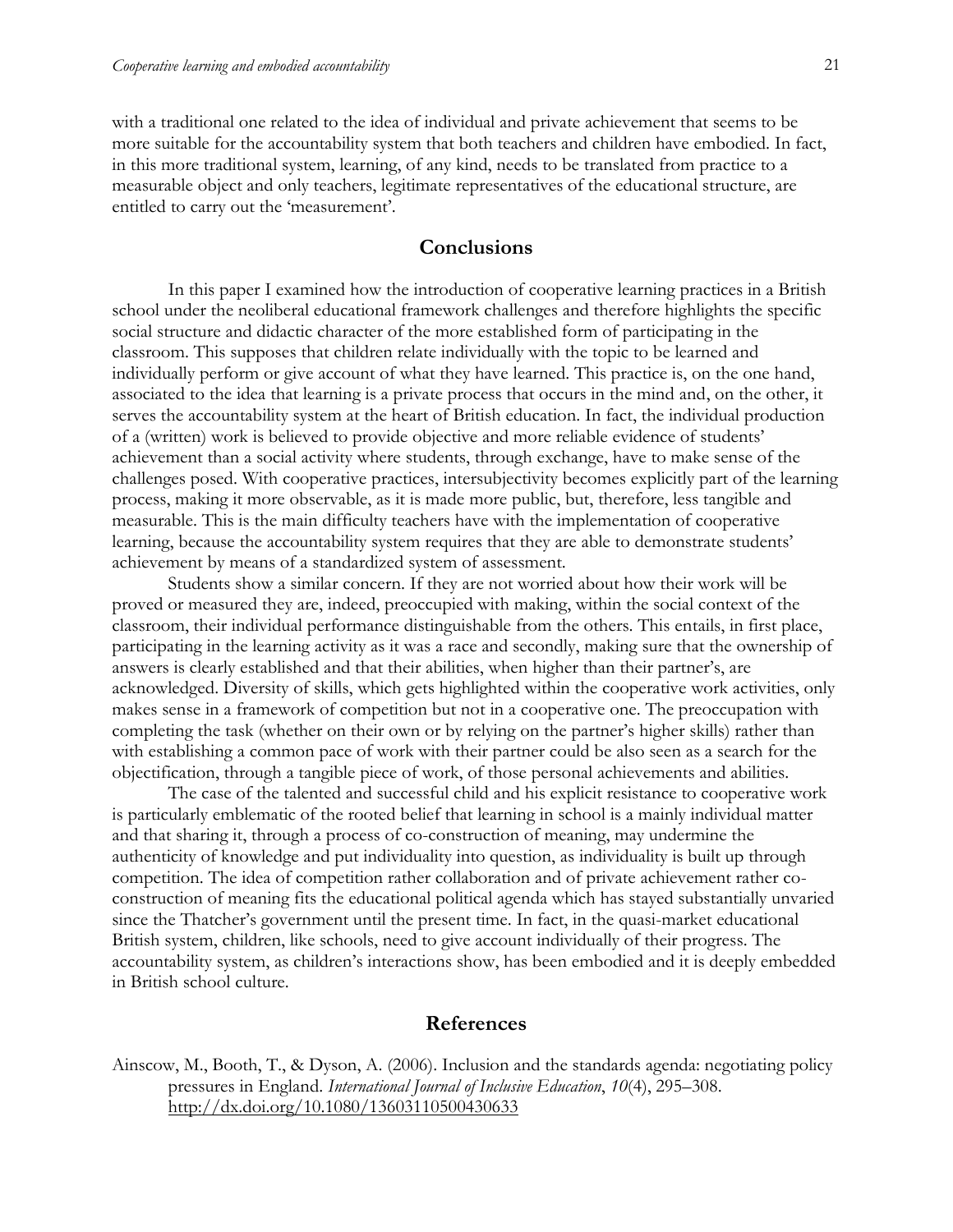- Ainscow, M., Dyson, A., & Weiner, S. (2013). *From exclusion to inclusion: ways of responding in schools to students with special educational needs*. Retrieved from http://cdn.cfbt.com/~/media/cfbtcorporate/files/research/2013/r-from-exclusion-toinclusion-2013.pdf
- Ball, S. (1994). *Education Reform: a Critical and Post-structural Approach*. Buckingham: Open University Press.
- Ball, S. (1999). Labour, learning and the economy: A policy sociology perspective. *Cambridge Journal of Education*, *29*(2), 195–206, http://dx.doi.org/10.1080/0305764990290203
- Ball, S. (2003). The teacher's soul and the terrors of performativity. *Journal of Educational Policy*, *18*(2), 215–228. http://dx.doi.org/10.1080/0268093022000043065
- Ball, S. J. (1998). Big Policies/Small World: An introduction to international perspectives in education policy. *Comparative Education*, *34*(2), 119–130, http://dx.doi.org/10.1080/03050069828225
- Baxter, J. A. (2014). An independent inspectorate ? Addressing the paradoxes of educational inspection in 2013. *School Leadership & Management : Formerly School Organisation*, *34*(1), 21–38, http://dx.doi.org/10.1080/13632434.2013.856294
- Bialostok, S., & Kamberelis, G. (2010). New capitalism, risk, and subjectification in an early childhood classroom. *Contemporary Issues in Early Childhood*, *11*(3), 299–312, http://dx.doi.org/10.2304/ciec.2010.11.3.299
- Bobbit, P. (2002). *The shield of achilles, war, peace and the course of history*. London: Allen Lane.
- Borman, G., & Hewes, G. (2002). The Long-Term Effects and Cost-Effectiveness of Success for All. *Educational Evaluation and Policy Analysis*, *24*(4), 243–266.
- Bradbury, A. (2013). Education policy and the "ideal learner": producing recognisable learnersubjects through early years assessment. *British Journal of Sociology of Education*, *34*(1), 1–19, http://dx.doi.org/10.1080/01425692.2012.692049
- Brown, P. (2013). Education, opportunity and the prospects for social mobility. *British Journal of Sociology of Education*, *34*(5-6), 678–700, http://dx.doi.org/:10.1080/01425692.2013.816036
- Cazden, C., John, V., & Hymes, D. (1972). *Functions of the Language in the Classroom.* New York: Teachers C.
- Dyson, A. (2005). Philosophy, politics and economics? The story of inclusive education in England. In *Contextualizing inclusive education. Evaluating Old and New Perspectives.* (pp. 63–88). London and New York: Routledge.
- Erickson, F. (1996). Going for the zone: the social and cognitive ecology of teacher-student interaction in classroom conversations. In D. Hicks (Ed.) *Discourse, Learning and schooling* (pp. 29–62). Cambridge, UK: Cambridge University Press.
- Evans, G. (2006). *Educational failure and working class white children in Britain.* Basingstoke, UK: Palgrave McMillan.
- Falabella, A. (2014). The Performing School: The Effects of Market & Accountability Policies. *Education Policy Analysis Archives*, *22*(70), 1–25.
- Feldhusen, J., & Moon, B. (1992). Grouping gifted students: Issues and concerns. *Gifted Child Quarterly*, *36*, 63–67, <http://dx.doi.org/10.1177/001698629203600202>
- Goodwin, M. (2011). English Education Policy after New Labour : Big Society or Back to Basics ? *The Political Quarterly*, *82*(3), 407–424.
- Hargreaves, D. (1980). A Sociological Critique of Individualism in Education. *British Journal of Educational Studies*, *28*(3), 187–198, <http://dx.doi.org/10.1080/00071005.1980.9973574>
- Hart, S., Dixon, A., Drummond, M., & McIntyre, D. (2004). *Learning without limits*. Maidenhead: Open University Press.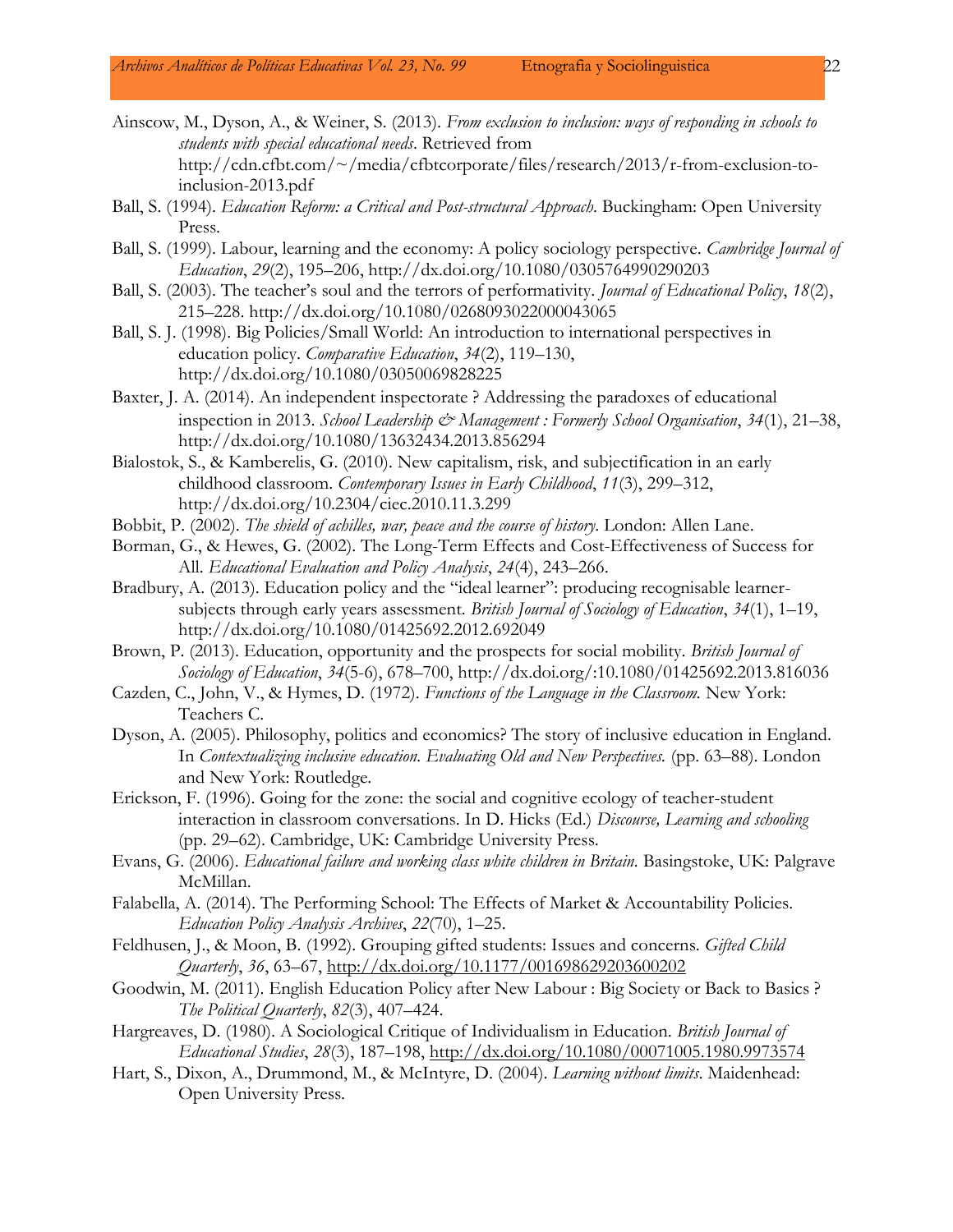- Herrenkohl, L., & Mertl, V. (2010). *How Students Come to Be, Know and Do. A Case for a Broad View of Learning* .Cambridge and New York: Cambridge University Press., <http://dx.doi.org/10.1017/CBO9780511777608>
- Jacob, E. (1997). Context and Cognition : Implications for Educational Innovators and Anthropologists. *Anthropology & Education Quarterly*, *28*(1), 3–21, <http://dx.doi.org/10.1525/aeq.1997.28.1.3>
- Johnson, D., & Johnson, R. (1994). *Learning together and alone: Cooperative, competitive, and individualistic learning*. Boston: Allyn & Bacon.
- Jolliffe, W. (2006). The National Literacy Strategy: missing a crucial link? A comparative study of the National Literacy Strategy and Success for All. *Education 3-13*, *34*(1), 37–48, <http://dx.doi.org/10.1080/03004270500507578>
- Jung, H. (2007). *Learning to be an Individual. Emotion and Person in an American Junior High School*. New York: Peter Lang.
- Lave, J., & Wenger, E. (1991). *Situated Learning: Legitimate Peripheral Participation*. New York: Cambridge University Press.
- Levinson, B., & Holland, D. (1996). The Cultural Production of the Educated Person. An Introduction. In B. Levinson, D. Foley, & D. Holland (Eds.), *The Cultural Production of the Educated Person: Critical Ethnographies of Schooling.* (pp. 1–56). Albany: State University.
- Luna, L. (2010). *Learning in 'diversity': ethnography of a 'multicultural' school in England* (Unpublished doctoral dissertation). University of Manchester, UK.
- Mauss, M. (1985). A category of the human mind: the notion of the person; the notion of the self. In M. Carrithers, S. Collins, & S. Lukes (Eds.), *The Category of the person. Anthropology, philosophy, history*. Cambridge: Cambridge University Press.
- McDermott, R. (1977). Social Relations as Contexts for Learning in School. *Harvard Educational Review*, *47*(2), 198–213, <http://dx.doi.org/10.17763/haer.47.2.c9umx75267433434>
- Mehan, H. (1979). *Learning Lessons. Social Organization in the Classroom*. Cambridge and London: Harvard University, <http://dx.doi.org/10.4159/harvard.9780674420106>
- Morgen, S., & Maskovsky, J. (2003). The Anthropology of Welfare "reform": New Perspectives on U.S. Urban Poverty in the Post-Welfare Era. *Annual Review of Anthropology*, *32*, 315–338, <http://dx.doi.org/10.1146/annurev.anthro.32.061002.093431>
- Mujis, D., & Chapman, C. (2009). Accountability for Improvement. Rhetoric or reality? In C. Chapman & D. Mujis (Eds.), *Radical Reforms: perspectives on an era of educational change* (pp. 28– 41). Oxon, UK: Routledge.
- Niesche, R. (2015). Governmentality and My School : School Principals in Societies of Control. *Educational Philosophy and Theory*, *47*(2), 133–145. http://dx.doi.org/10.1080/00131857.2013.793925
- O´Connor, A. (2000). Poverty Research and Polity for the Post-Welfare Era. *Annual Review of Sociology*, *26*, 547–562, <http://dx.doi.org/10.1146/annurev.soc.26.1.547>
- O'Day, & Jennifer, A. (2002). Complexity , accountability , and school improvement. *Harvard Educational Review*, *72*(3), 293–329.
- Power, S., & Whitty, G. (1999). New Labour's education policy: first, second or third way? *Journal of Education Policy*, *14*(5), 535–546, http://dx.doi.org/10.1080/026809399286206
- Ranson, S. (2003). Public accountability in the age of neo‐liberal governance. *Journal of Education Policy*, *18*(5), 459–480, http://dx.doi.org/10.1080/0268093032000124848
- Robertson, S. L. (2005). Reimagining and rescripting the future of education: global knowledge economy discourses and the challenge to education systems. *Comparative Education*, *41*(2), 151–170, http://dx.doi.org/10.1080/03050060500150922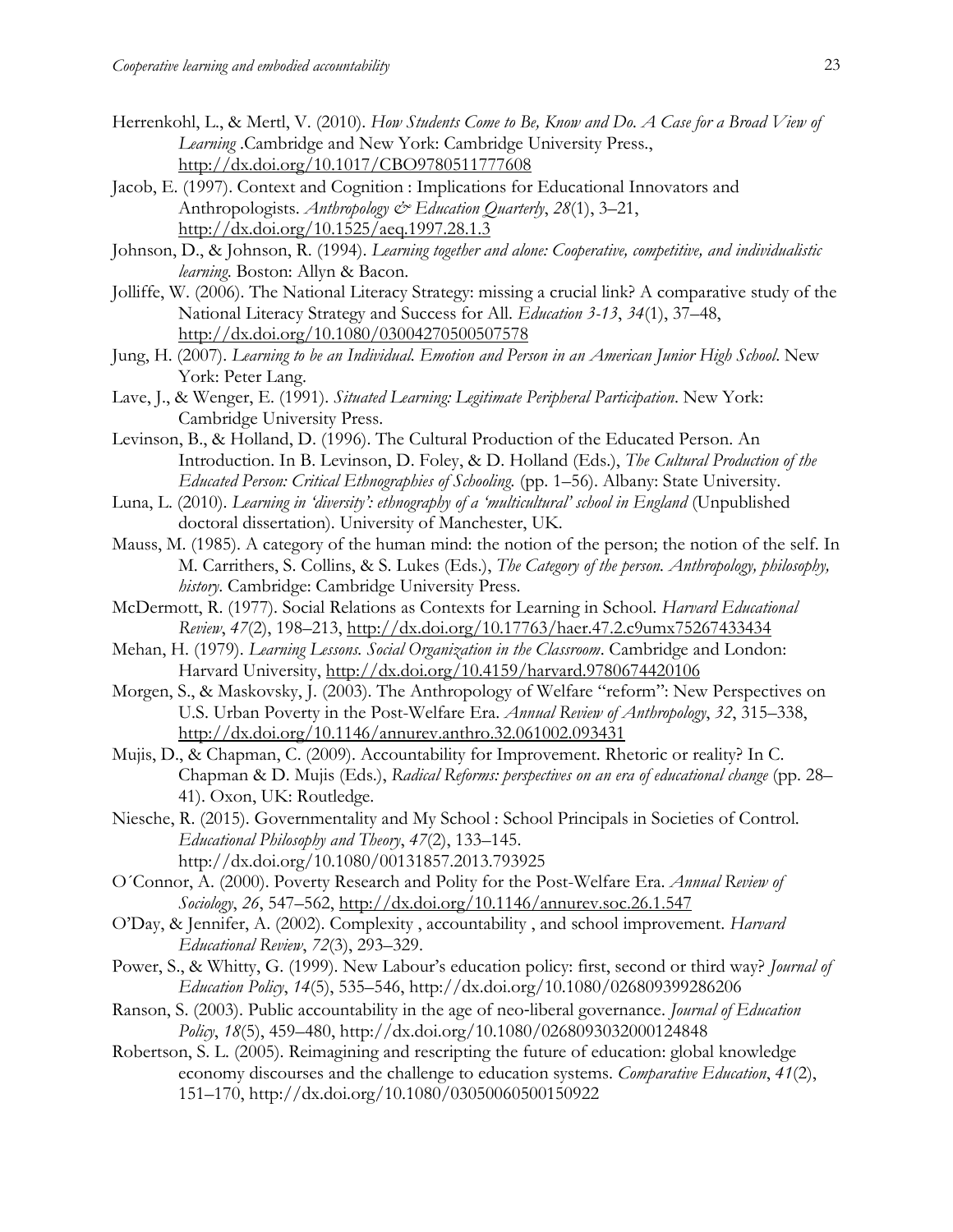Robinson, K. (2011). *Out of our minds. Learning to be Creative.* (2nd Ed.). Chichester: Wiley.

- Sharan, S. (2002). Differentiating Methods of Cooperative Learning in Research and Practice. *Asia Pacific Journal of Education*, *22*(1), 106–116, <http://dx.doi.org/10.1080/0218879020220111>
- Sharan, Y. (2010). Cooperative Learning for Academic and Social Gains : valued pedagogy , problematic practice. *European Journal of Education*, *45*(2), 300–313, <http://dx.doi.org/10.1111/j.1465-3435.2010.01430.x>
- Slavin, R. (1987). Developmental and Motivational Perspectives on Cooperative Learning: A Reconciliation. *Child Development*, *58*(5), 1161–1167, <http://dx.doi.org/10.2307/1130612>
- Slavin, R., & Madden, N. (Eds.). (2001). *One million children: Success for All*. Thousand Oaks, CA: Corwin.
- Slavin, R., Madden, N., Dolan, L., & Wasik, B. (1996). *Every child, every school: Success for All*. Newbury Park, CA: Corwin.
- Stahl, G. (2015). *Identity, Neoliberalism and Aspiration. Educating white working class boys*. New York: Routledge.
- Success for All. Foundation UK. (n.d.). Retrieved from http://www.successforall.org.uk/pages/results.html
- Tomlinson, S. (2003). New Labour and education. *Children & Society*, 17, 195–204. Retrieved from http://discovery.ucl.ac.uk/110777/
- Tracey, L., Chambers, B., Slavin, R. E., Hanley, P., & Cheung, A. (2014). Success for All in England: Results from the Third Year of a National Evaluation. *SAGE Open*, *4*(3), 1–10, http://dx.doi.org/10.1177/2158244014547031
- Webb, R. (2009). Control and response in primary school teachers' work. In D. Mujis & C. Chapman (Eds.), *Radical Reforms: perspectives on an era of educational change* (pp. 42–55). London and New York: Routledge.
- Wenger, E. (1998). *Communities of practice: Learning, meaning, and identity*. Cambridge: Cambridge University Press.
- West, A., & Pennell, H. (2002). How New is New Labour? The Quasi-market and English Schools 1997 to 2001. *British Journal of Educational Studies*, *50*(2), 206–224, http://dx.doi.org/10.1111/1467-8527.t01-2-00199
- West, M., & Mujis, D. (2009). Personalized Learning. In C. Chapman & H. M. Gunter (Eds.), *Radical Reforms: perspectives on an era of educational change* (pp. 128–140). Oxon, UK: Routledge.
- Willis, P. (1977). *Learning to Labour. How working class kids get working class jobs* (I). Westmead, England.
- Wolcott, H. (1974). The Teacher as an enemy. In G. Spindler (Ed.), *Educational and Cultural Process. Toward an Anthropology of Education.* (pp. 411–425). New York: Holt, Rinehart and Winston.
- Youdell, D. (2004). Engineering school markets, constituting schools and subjectivating students: the bureaucratic,institutional and classroom dimensions of educational triage. *Journal of Education Policy*, *19*(4), 407–431, http://dx.doi.org/10.1080/0268093042000227474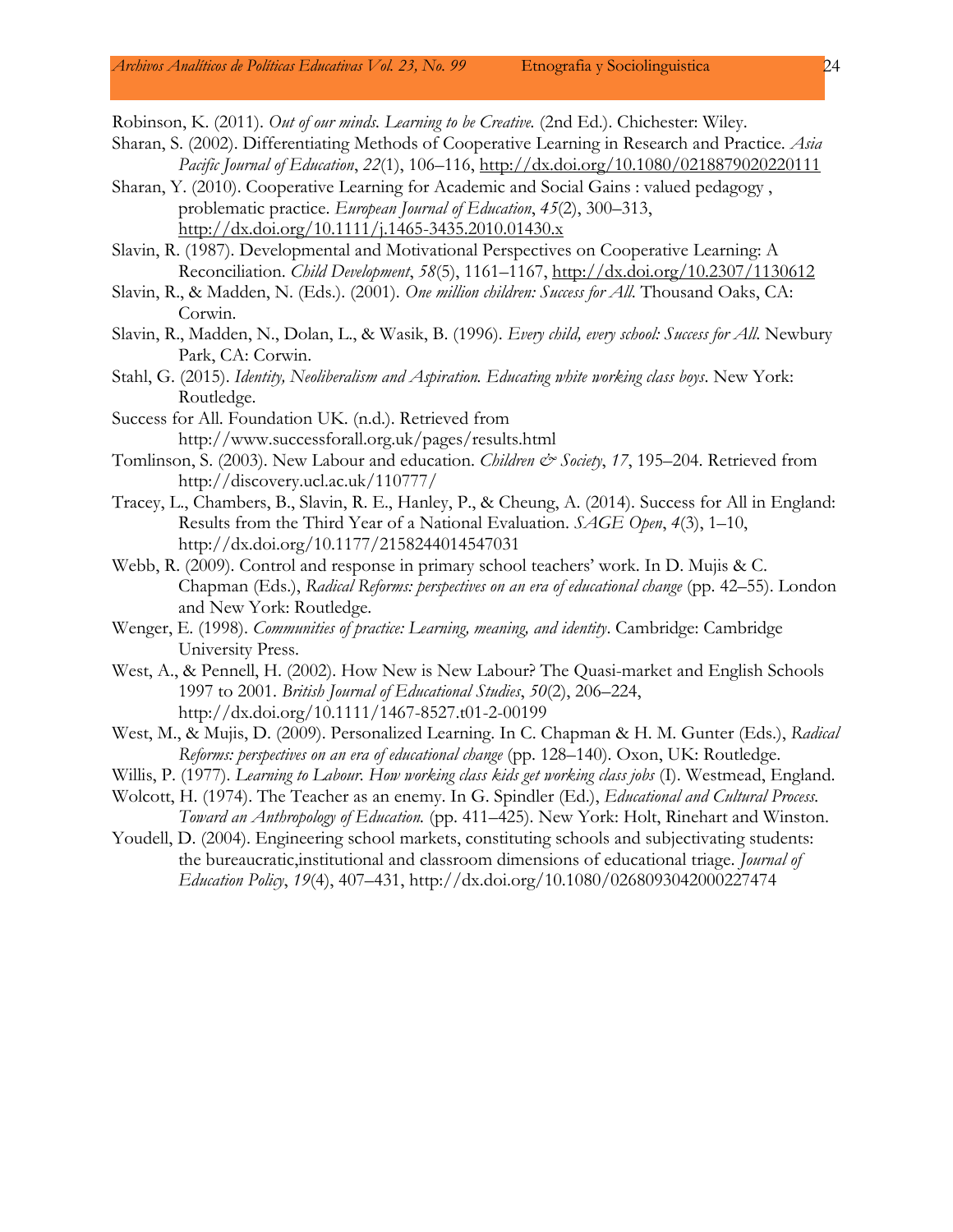## **About the Author**

#### **Laura Luna Figueroa**

Pontificia Universidad Católica de Chile [lluna](mailto:lluna@uc.cl)@uc.cl

Laura Luna es profesora asistente y Subdirectora de Investigación del Campus Villarrica de la Pontificia Universidad Católica de Chile. Es Licenciada en Letras y Filosofía con mención en Antropología Social por la Universidad "La Sapienza" de Roma y Doctora en Antropología Social por la Universidad de Manchester. Sus áreas de investigación son interculturalidad, desarrollo y educación en contexto mapuche; diversidad e inclusión en educación; etnografía, escuela y aprendizaje.

## **About the Guest Editors**

Ana Inés Heras

CEDESI UNSAM CONICET e Instituto por la Inclusión Social y el Desarrollo Humano [herasmonnersans@gmail.com](mailto:herasmonnersans@gmail.com)

Doctora y Magister en Educación por la Universidad de California, Santa Barbara. Becaria Fulbright (1995-1998), Investigadora Docente en la Universidad de Santa Barbara (1995-1998). Desde 2001 es Investigadora de la Carrera de Ciencia y Técnica en Argentina (CONICET). Se especializa en etnografía y sociolingüística interaccional aplicadas al estudio de procesos sociales. Preside el Instituto por la Inclusión Social y el Desarrollo Humano, unidad de C y T vinculada por convenio al CONICET.

Virginia Unamuno CONICET-UBA-CIFMA [vunamuno@conicet.gov.ar](mailto:vunamuno@conicet.gov.ar)

Virginia Unamuno es sociolingüista, especializada en estudios del bilingüismo y la educación. Doctora en filología por la Universidad de Barcelona, trabajó durante más de 15 años en la Universidad Autónoma de Barcelona. Actualmente, es investigadora independiente del CONICET (Argentina) con sede en la Universidad de Buenos Aires y el CIFMA, Su investigación se centra en la inclusión de las lenguas indígenas en las propuestas de educación bilingüe en la Provincia de Chaco. Es docente de la UNSAM y de la UNTREF. Entre sus publicaciones destacan los libros "Lenguas, diversidad y escuela" (Ed. Graó) y "Prácticas y repertorio plurilingües en Argentina" (editado junto con A. Maldonado).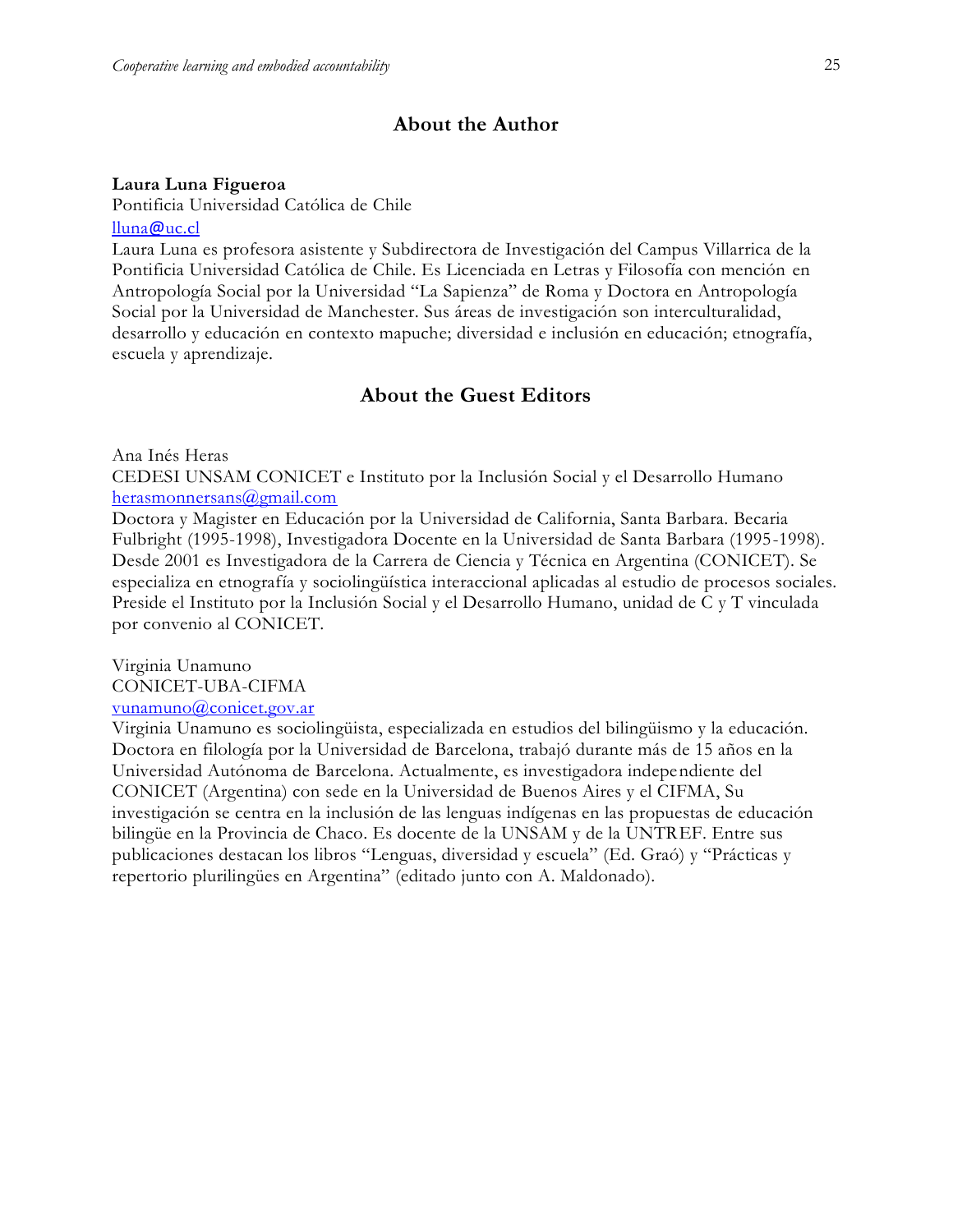# **ETNOGRAFIA Y SOCIOLINGUISTICA DE LA INTERACCION** archivos analíticos de políticas educativas

Volumen 23 Número 99 5 de octubre de 2015 ISSN 1068-2341

#### $\left($

SOMERIGHIS RESERVED Los/as lectores/as pueden copiar, mostrar, y distribuir este articulo, siempre y cuando se de crédito y atribución al autor/es y a Archivos Analíticos de Políticas Educativas, se distribuya con propósitos no-comerciales, no se altere o transforme el trabajo original. Más detalles de la licencia de Creative Commons se encuentran en http://creativecommons.org/licenses/by-ncsa/3.0 Cualquier otro uso debe ser aprobado en conjunto por el autor/es, o AAPE/EPAA. La sección en español para Sud América de AAPE/EPAA es publicada por el *Mary Lou Fulton Teachers College, Arizona State University* y la *Universidad de San Andrés* de Argentina. *L*os artículos que aparecen en AAPE son indexados en CIRC (Clasificación Integrada de Revistas Científicas, España) DIALNET (España), [Directory of Open Access Journals,](http://www.doaj.org/) EBSCO Education Research Complete, , ERIC, Education Full Text (H.W. Wilson), QUALIS A2 (Brasil), SCImago Journal Rank; SCOPUS, SOCOLAR (China)

Contribuya con comentarios y sugerencias en [http://epaa.info/wordpress/.](http://epaa.info/wordpress/) Por errores y sugerencias contacte a Fischman@asu.edu

**Síganos en EPAA's Facebook comunidad** at<https://www.facebook.com/EPAAAAPE> y en **Twitter feed** @epaa\_aape.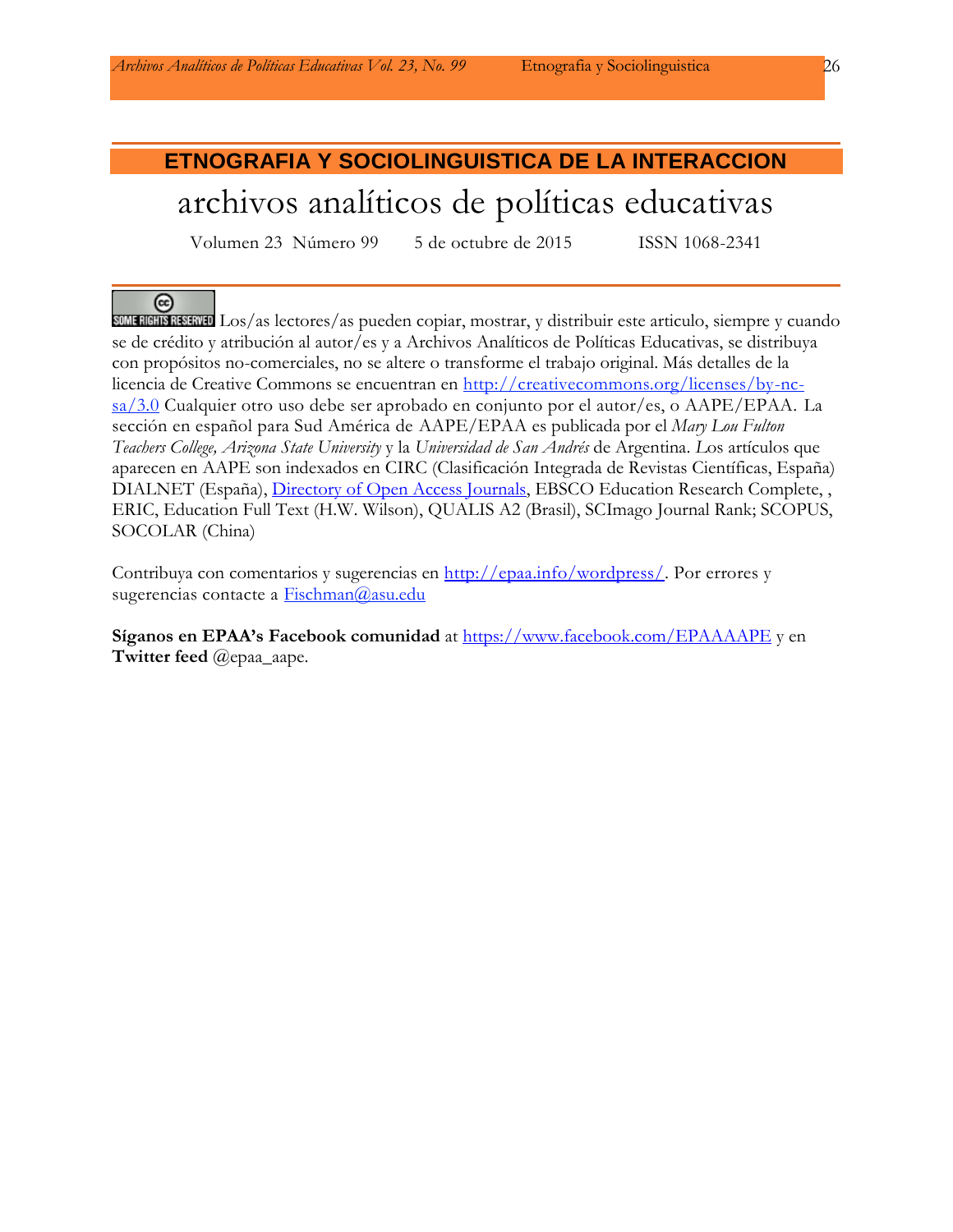## archivos analíticos de políticas educativas consejo editorial

Editores: **Gustavo E. Fischman** (Arizona State University), **Jason Beech** (Universidad de San Andrés), **Alejandro Canales** (UNAM) y **Jesús Romero Morante** (Universidad de Cantabria)

**Armando Alcántara Santuario** IISUE, UNAM México

**Claudio Almonacid** University of Santiago, Chile **Imanol Ordorika** Instituto de Investigaciones **Pilar Arnaiz Sánchez** Universidad de Murcia, España **Xavier Besalú Costa** Universitat de Girona, España **Jose Joaquin Brunner** Universidad Diego Portales, Chile **Damián Canales Sánchez** Instituto Nacional para la Evaluación de la Educación, México **María Caridad García** Universidad Católica del Norte, Chile **Raimundo Cuesta Fernández** IES Fray Luis de León, España **Marco Antonio Delgado Fuentes** Universidad Iberoamericana, México **Inés Dussel** DIE**-**CINVESTAV, Mexico **Rafael Feito Alonso** Universidad Complutense de Madrid. España **Pedro Flores Crespo** Universidad Iberoamericana, México **Verónica García Martínez** Universidad Juárez Autónoma de Tabasco, México **Francisco F. García Pérez** Universidad de Sevilla, España **Edna Luna Serrano** Universidad Autónoma de Baja California, México **Alma Maldonado** DIE-CINVESTAV México **Alejandro Márquez Jiménez** IISUE, UNAM México **Jaume Martínez Bonafé**, Universitat de València, España **José Felipe Martínez Fernández** University of

California Los Angeles, Estados Unidos

**Fanni Muñoz** Pontificia Universidad Católica de Perú,

Economicas – UNAM, México

**Maria Cristina Parra Sandoval** Universidad de Zulia, Venezuela

**Miguel A. Pereyra** Universidad de Granada, España

**Monica Pini** Universidad Nacional de San Martín, Argentina

**Paula Razquin** Universidad de San Andrés, Argentina

**Ignacio Rivas Flores** Universidad de Málaga, España

**Daniel Schugurensky** Arizona State University, Estados Unidos

**Orlando Pulido Chaves** Instituto para la Investigacion Educativa y el Desarrollo Pedagogico IDEP

**José Gregorio Rodríguez** Universidad Nacional de Colombia

**Miriam Rodríguez Vargas** Universidad Autónoma de Tamaulipas, México

**Mario Rueda Beltrán** IISUE, UNAM México

**José Luis San Fabián Maroto** Universidad de Oviedo, España

**Yengny Marisol Silva Laya** Universidad Iberoamericana, México

**Aida Terrón Bañuelos** Universidad de Oviedo, España

**Jurjo Torres Santomé** Universidad de la Coruña, España

**Antoni Verger Planells** University of Barcelona, España

**Mario Yapu** Universidad Para la Investigación Estratégica, Bolivia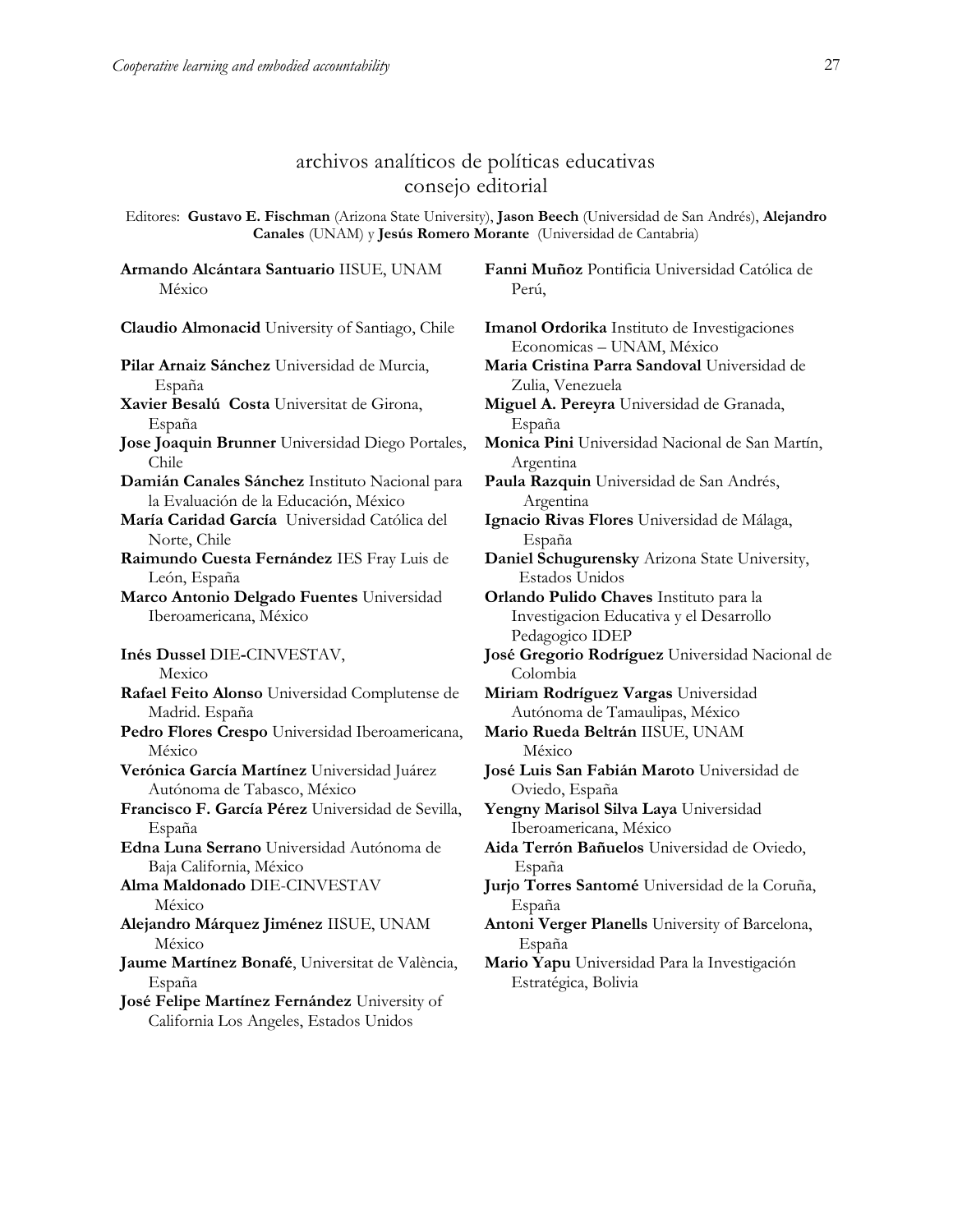## education policy analysis archives editorial board

#### Editor **Gustavo E. Fischman** (Arizona State University) Associate Editors: **Audrey Amrein-Beardsley** & **Jeanne M. Powers** (Arizona State University)

**Jessica Allen** University of Colorado, Boulder **Jaekyung Lee** SUNY Buffalo **Gary Anderson** New York University **Christopher Lubienski** University of Illinois, Urbana-Champaign **Michael W. Apple** University of Wisconsin, Madison **Sarah Lubienski** University of Illinois, Urbana-Champaign **Angela Arzubiaga** Arizona State University **Samuel R. Lucas** University of California, Berkeley **David C. Berliner** Arizona State University **Maria Martinez-Coslo** University of Texas, Arlington **Robert Bickel** Marshall University **William Mathis** University of Colorado, Boulder **Henry Braun** Boston College **Tristan McCowan** Institute of Education, London **Eric Camburn** University of Wisconsin, Madison **Michele S. Moses** University of Colorado, Boulder **Wendy C. Chi** Jefferson County Public Schools in Golden, Colorado **Julianne Moss** Deakin University **Casey Cobb** University of Connecticut **Sharon Nichols** University of Texas, San Antonio **Arnold Danzig** California State University, San Jose **Noga O'Connor** University of Iowa **Antonia Darder** Loyola Marymount University **João Paraskveva** University of Massachusetts, Dartmouth **Linda Darling-Hammond** Stanford University **Laurence Parker** University of Utah **Chad d'Entremont** Rennie Center for Education Research and Policy **Susan L. Robertson** Bristol University **John Diamond** Harvard University **John Rogers** University of California, Los Angeles **Tara Donahue** McREL International **A. G. Rud** Washington State University **Sherman Dorn** Arizona State University **Felicia C. Sanders** Institute of Education Sciences **Christopher Joseph Frey** Bowling Green State University **Janelle Scott** University of California, Berkeley **Melissa Lynn Freeman** Adams State College **Kimberly Scott** Arizona State University **Amy Garrett Dikkers** University of North Carolina Wilmington **Dorothy Shipps** Baruch College/CUNY **Gene V Glass** Arizona State University **Maria Teresa Tatto** Michigan State University **Ronald Glass** University of California, Santa Cruz **Larisa Warhol** Arizona State University **Harvey Goldstein** University of Bristol **Cally Waite** Social Science Research Council **Jacob P. K. Gross** University of Louisville **John Weathers** University of Colorado, Colorado Springs **Eric M. Haas** WestEd **Kevin Welner** University of Colorado, Boulder **Kimberly Joy Howard** University of Southern California **Ed Wiley** University of Colorado, Boulder **Aimee Howley** Ohio University **Terrence G. Wiley** Center for Applied Linguistics **Craig Howley** Ohio University **John Willinsky** Stanford University **Steve Klees** University of Maryland **Kyo Yamashiro** Los Angeles Education Research Institute